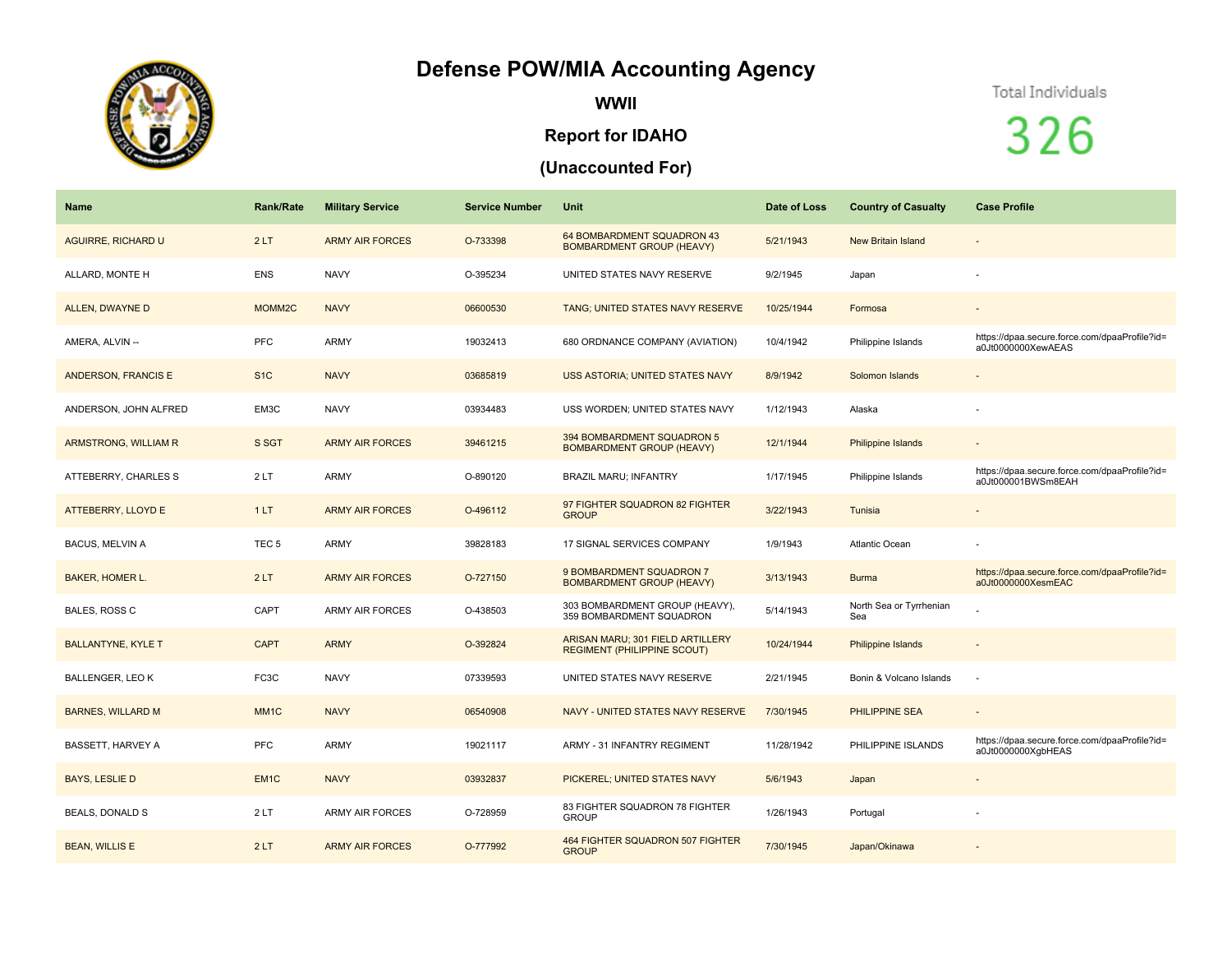| <b>Name</b>                | <b>Rank/Rate</b>  | <b>Military Service</b> | <b>Service Number</b> | Unit                                                                  | Date of Loss | <b>Country of Casualty</b>                             | <b>Case Profile</b>                                                 |
|----------------------------|-------------------|-------------------------|-----------------------|-----------------------------------------------------------------------|--------------|--------------------------------------------------------|---------------------------------------------------------------------|
| <b>BEATTIE, BERT M</b>     | LT /JG/           | <b>NAVY</b>             | O-122100              | USS GUADALCANAL; UNITED STATES<br>NAVY RESERVE                        | 1/20/1944    | Portugal                                               |                                                                     |
| <b>BERGMAN, EDWIN F</b>    | RM <sub>1C</sub>  | <b>NAVY</b>             | 03684934              | TANG; UNITED STATES NAVY                                              | 10/25/1944   | Formosa                                                |                                                                     |
| BERREY, ZANE R             | S SGT             | <b>ARMY AIR FORCES</b>  | 39917037              | 394 BOMBARDMENT SQUADRON 5<br>BOMBARDMENT GROUP (HEAVY)               | 4/30/1945    | Morotai, Ceram, Amboina                                |                                                                     |
| <b>BIDDISON, CHARLES L</b> | S <sub>1</sub> C  | <b>NAVY</b>             | 06540921              | NAVY - UNITED STATES NAVY RESERVE                                     | 7/30/1945    | PHILIPPINE SEA                                         |                                                                     |
| BLAKELY, QUENTIN W         | <b>PVT</b>        | <b>ARMY AIR FORCES</b>  | 06581181              | 64 BOMBARDMENT SQUADRON 43<br>BOMBARDMENT GROUP (HEAVY)               | 1/5/1943     | New Britain Island                                     |                                                                     |
| <b>BLAKER, CLARENCE A</b>  | PHM3C             | <b>NAVY</b>             | 06543922              | <b>USS LISCOME BAY; UNITED STATES</b><br><b>NAVY RESERVE</b>          | 11/24/1943   | <b>Gilbert Islands</b>                                 |                                                                     |
| BLOXHAM, CHRISTOPHER R     | <b>PFC</b>        | <b>ARMY</b>             | 19010589              | ARMY - 31 INFANTRY REGIMENT                                           | 8/1/1942     | PHILIPPINE ISLANDS                                     | https://dpaa.secure.force.com/dpaaProfile?id=<br>a0Jt0000000XfEAEA0 |
| <b>BLOXHAM, ROBERT W</b>   | <b>CAPT</b>       | <b>ARMY AIR FORCES</b>  | O-706482              | 505 FIGHTER SQUADRON 339 FIGHTER<br><b>GROUP</b>                      | 2/6/1945     | <b>English Channel</b>                                 |                                                                     |
| BOEHLKE, EDDIE E           | <b>PVT</b>        | <b>ARMY</b>             | 19011452              | SHINYO MARU; 89 QUARTERMASTER<br><b>BATTALION</b>                     | 9/7/1944     | Philippine Islands                                     |                                                                     |
| <b>BONE, CHARLES A</b>     | M Sgt             | <b>ARMY AIR FORCES</b>  | 6562660               | 74 BOMBARDMENT SQUADRON (HEAVY)                                       | 1/31/1944    | Guatemala                                              |                                                                     |
| BOVEY, FRANKLYN W          | 1 LT              | <b>ARMY</b>             | O-398464              | ARISAN MARU; 12 QUARTERMASTER<br>REGIMENT (PHILIPPINE SCOUT)          | 10/24/1944   | China Seas                                             |                                                                     |
| <b>BOYES, GEORGE PERRY</b> | 2LT               | <b>ARMY AIR FORCES</b>  | O-036347              | ARMY AIR FORCES - UNITED STATES<br><b>MARINE CORPS</b>                |              | Pacific Ocean                                          |                                                                     |
| BREEDEN, DONALD P          | 2LT               | <b>ARMY AIR FORCES</b>  | O-745041              | 364 BOMBARDMENT SQUADRON 305<br>BOMBARDMENT GROUP (HEAVY)             | 10/14/1943   | Germany                                                | ÷,                                                                  |
| <b>BRIGGER, BOYD L</b>     | S <sub>1</sub> C  | <b>NAVY</b>             | 05540652              | SS C. J. Barkdull; UNITED STATES NAVY<br><b>RESERVE</b>               | 12/30/1942   | <b>Atlantic Ocean: North</b><br><b>American Waters</b> |                                                                     |
| BROWN, WALTER C.           | T SGT             | <b>ARMY AIR FORCES</b>  | 19032809              | 22 BOMBARDMENT SQUADRON 341<br>BOMBARDMENT GROUP (MEDIUM)             | 7/25/1943    | India                                                  |                                                                     |
| <b>BROWN, WILLIAM H</b>    | S <sub>1</sub> C  | <b>NAVY</b>             | 06655414              | NAVY - UNITED STATES NAVY RESERVE                                     | 11/1/1944    | <b>CENTRAL/SOUTH</b><br><b>PACIFIC THEATER</b>         |                                                                     |
| BRUNDAGE, LLOYD J          | PHM <sub>2</sub>  | <b>NAVY</b>             | 3686752               |                                                                       | 3/11/1945    | Central/South Pacific<br>Theater                       |                                                                     |
| <b>BUHLER, GLEN L</b>      | <b>PFC</b>        | <b>ARMY</b>             | 39929595              | SS Leopoldville; 262 INFANTRY 66<br><b>DIVISION</b>                   | 12/24/1944   | <b>English Channel</b>                                 |                                                                     |
| <b>BULLEN, CHARLES A</b>   | CPL               | ARMY AIR FORCES         | 39927721              | AIR CORPS                                                             | 11/2/1944    | Newfoundland                                           |                                                                     |
| <b>BURT, JOHN E</b>        | <b>CPL</b>        | <b>ARMY AIR FORCES</b>  | 19015603              | <b>AIR CORPS</b>                                                      | 5/8/1943     | <b>Gold Coast</b>                                      |                                                                     |
| CALDERWOOD, WILBY N.       | 1LT               | ARMY AIR FORCES         | O-748559              | 80 FIGHTER SQUADRON 8 FIGHTER<br><b>GROUP</b>                         | 10/25/1944   | Philippine Islands                                     |                                                                     |
| CAMPBELL, FRANK JACKSON    | 1LT               | <b>ARMY AIR FORCES</b>  | O-671220              | 878 BOMBARDMENT SQUADRON 499<br><b>BOMBARDMENT GROUP (VERY HEAVY)</b> | 12/13/1944   | Marianas Islands                                       | https://dpaa.secure.force.com/dpaaProfile?id=<br>a0Jt000001EceK4EAJ |
| CARLOCK, RALPH J           | SC <sub>2</sub> C | <b>NAVY</b>             | 05541153              | HOEL; UNITED STATES NAVY RESERVE                                      | 10/25/1944   | Philippine Sea                                         |                                                                     |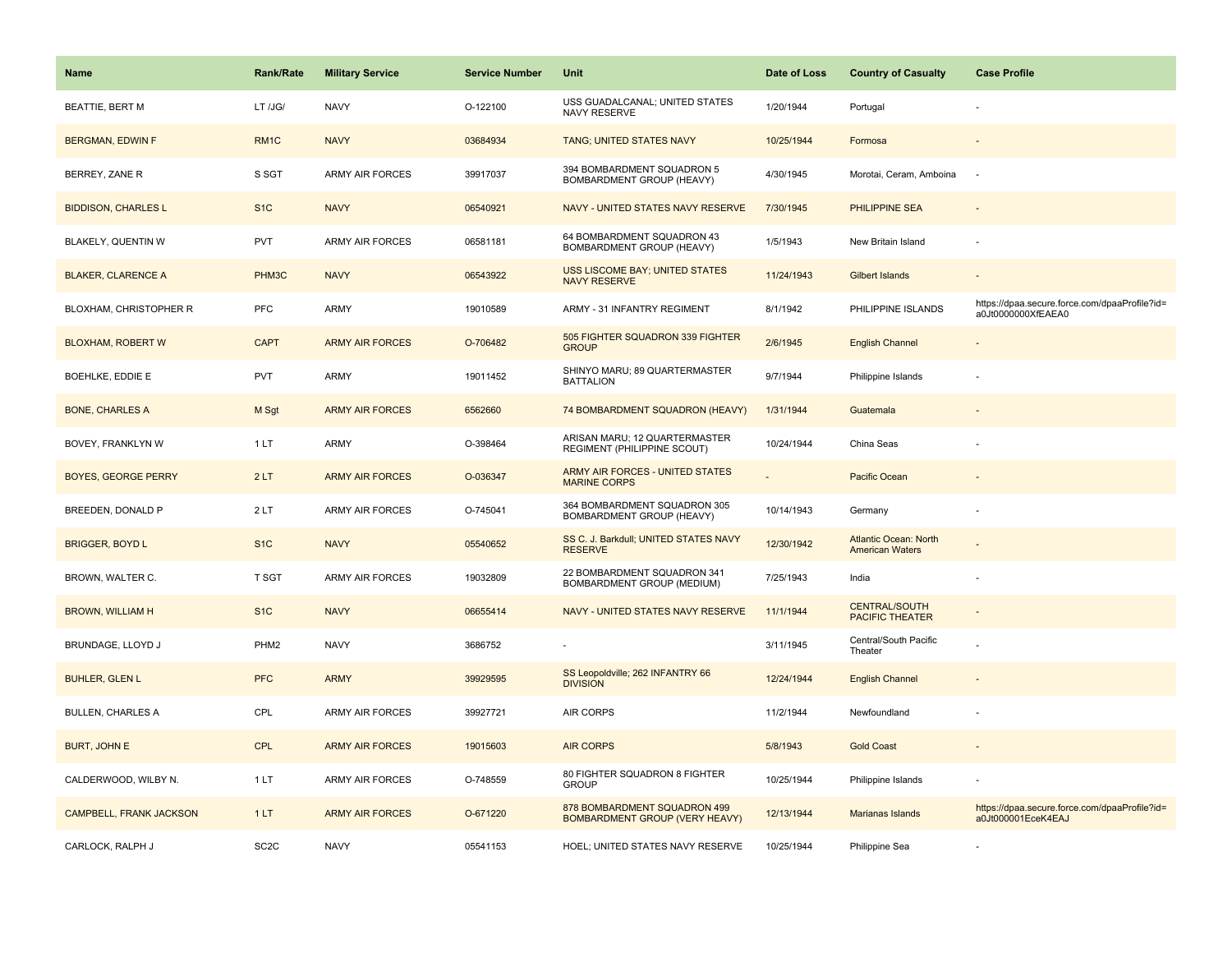| Name                         | Rank/Rate          | <b>Military Service</b> | <b>Service Number</b> | Unit                                                             | Date of Loss | <b>Country of Casualty</b>     | <b>Case Profile</b>                                                 |
|------------------------------|--------------------|-------------------------|-----------------------|------------------------------------------------------------------|--------------|--------------------------------|---------------------------------------------------------------------|
| CARLSON, BOB H               | <b>PVT</b>         | <b>ARMY</b>             | 06557335              | <b>ARMY - 31 INFANTRY REGIMENT</b>                               | 8/13/1942    | PHILIPPINE ISLANDS             | https://dpaa.secure.force.com/dpaaProfile?id=<br>a0Jt0000000QrrtEAC |
| CARTNEY, IRA FRANKLIN        | 2LT                | <b>MARINE CORPS</b>     | O-034155              | MARINE - UNITED STATES MARINE<br><b>CORPS</b>                    | 2/19/1945    | Philippine Islands             |                                                                     |
| <b>CHARLTON, DAVIS M</b>     | S <sub>2</sub> C   | <b>NAVY</b>             | 03686185              | Neosho; UNITED STATES NAVY                                       | 5/7/1942     | <b>Coral Sea</b>               |                                                                     |
| CHRISTENSEN, CALVIN G        | <b>PFC</b>         | ARMY                    | 39525135              | SS Leopoldville; 262 INFANTRY 66<br><b>DIVISION</b>              | 12/24/1944   | English Channel                |                                                                     |
| CHRISTIAN, DUANE V           | TM3C               | <b>NAVY</b>             | 05541109              | <b>BARBEL; UNITED STATES NAVY</b><br><b>RESERVE</b>              | 2/18/1945    | China Seas                     |                                                                     |
| CHRISTIANSEN, LYNNE --       | AMM3C              | <b>NAVY</b>             | 05542510              | UNITED STATES NAVY RESERVE                                       | 11/30/1945   | Alaska                         |                                                                     |
| <b>CLARK, TIMOTHY COVERT</b> | 2LT                | <b>MARINE CORPS</b>     | O-032557              | <b>MARINE - UNITED STATES MARINE</b><br><b>CORPS</b>             | 3/18/1945    | Japan                          |                                                                     |
| CLIFFORD, MARVIN D R         | S <sub>1</sub> C   | <b>NAVY</b>             | 03687115              | ROBALO; UNITED STATES NAVY                                       | 7/2/1944     | Philippine Islands             |                                                                     |
| <b>CLINGER, JOHN V</b>       | 2LT                | <b>ARMY AIR FORCES</b>  | O-714025              | <b>ARMY AIR FORCE</b>                                            | 8/18/1944    | <b>New Guinea</b>              |                                                                     |
| CLUCAS, CLEVE G              | <b>PVT</b>         | ARMY                    | 39677296              | SHINYO MARU; 2 QUARTERMASTER<br>COMPANY (AVIATION)               | 9/7/1944     | Philippine Islands             | ÷,                                                                  |
| <b>COLE, VERNON J</b>        | <b>PFC</b>         | <b>ARMY</b>             | 39677970              | <b>47 ENGINEERS CONSTRUCTION</b><br><b>BATTALION</b>             | 4/6/1944     | <b>Marshall Islands</b>        |                                                                     |
| COLLINS, LEWIS F             | <b>PVT</b>         | ARMY                    | 06581125              | ARISAN MARU; 31 INFANTRY REGIMENT                                | 10/24/1944   | China Seas                     |                                                                     |
| <b>COLTON, MYRON DALE</b>    | BKR <sub>2</sub> C | <b>NAVY</b>             | 03684350              | USS ASTORIA; UNITED STATES NAVY                                  | 8/9/1942     | Solomon Islands                |                                                                     |
| COLVARD, RALPH --            | S <sub>2</sub> C   | <b>NAVY</b>             | 05542261              | USS LISCOME BAY; UNITED STATES<br>NAVY RESERVE                   | 11/24/1943   | Gilbert Islands                |                                                                     |
| COUCH, JOHN D                | <b>PVT</b>         | <b>ARMY</b>             | 19014990              | SHINYO MARU; 89 QUARTERMASTER<br><b>BATTALION</b>                | 9/7/1944     | Philippine Islands             | $\blacksquare$                                                      |
| COUNCILMAN, JESSE C          | SGT                | <b>ARMY AIR FORCES</b>  | 37320728              | 338 BOMBARDMENT SQUADRON 96<br>BOMBARDMENT GROUP (HEAVY)         | 11/29/1943   | North Sea or Tyrrhenian<br>Sea |                                                                     |
| <b>CRABB, RUSSELL WAYNE</b>  | AOM3C              | <b>NAVY</b>             | 03685842              | <b>UNITED STATES NAVY</b>                                        | 8/9/1942     | <b>Hawaiian Islands</b>        |                                                                     |
| CRAIN, ROGER G               | <b>PVT</b>         | ARMY                    | 39911576              | 831 BOMBARDMENT SQUADRON 485<br>BOMBARDMENT GROUP (HEAVY)        | 4/20/1944    | Mediterranean Sea              | $\overline{\phantom{a}}$                                            |
| <b>CRAVEN, ALBERT D</b>      | 2LT                | <b>ARMY AIR FORCES</b>  | O-820723              | 722 BOMBARDMENT SQUADRON 450<br><b>BOMBARDMENT GROUP (HEAVY)</b> | 5/12/1944    | North Sea or Tyrrhenian<br>Sea |                                                                     |
| CRAWFORD, DELMER L           | GM1C               | <b>NAVY</b>             | 03685177              | SNOOK; UNITED STATES NAVY                                        | 5/5/1945     | China Seas                     |                                                                     |
| <b>CREECH, LYNN JOSEPH</b>   | F <sub>3</sub> C   | <b>NAVY</b>             | 06600508              | Neosho; UNITED STATES NAVY<br><b>RESERVE</b>                     | 5/7/1942     | <b>Coral Sea</b>               |                                                                     |
| CRISSMAN, WILLIAM A          | 2LT                | <b>ARMY AIR FORCES</b>  | O-682010              | 341 BOMBARDMENT SQUADRON 97<br>BOMBARDMENT GROUP (HEAVY)         | 3/22/1944    | Adriatic Sea                   |                                                                     |
| <b>CROWLEY, REX BLAINE</b>   | RM <sub>3</sub> C  | <b>NAVY</b>             | 03685846              | Neosho; UNITED STATES NAVY                                       | 5/7/1942     | <b>Coral Sea</b>               |                                                                     |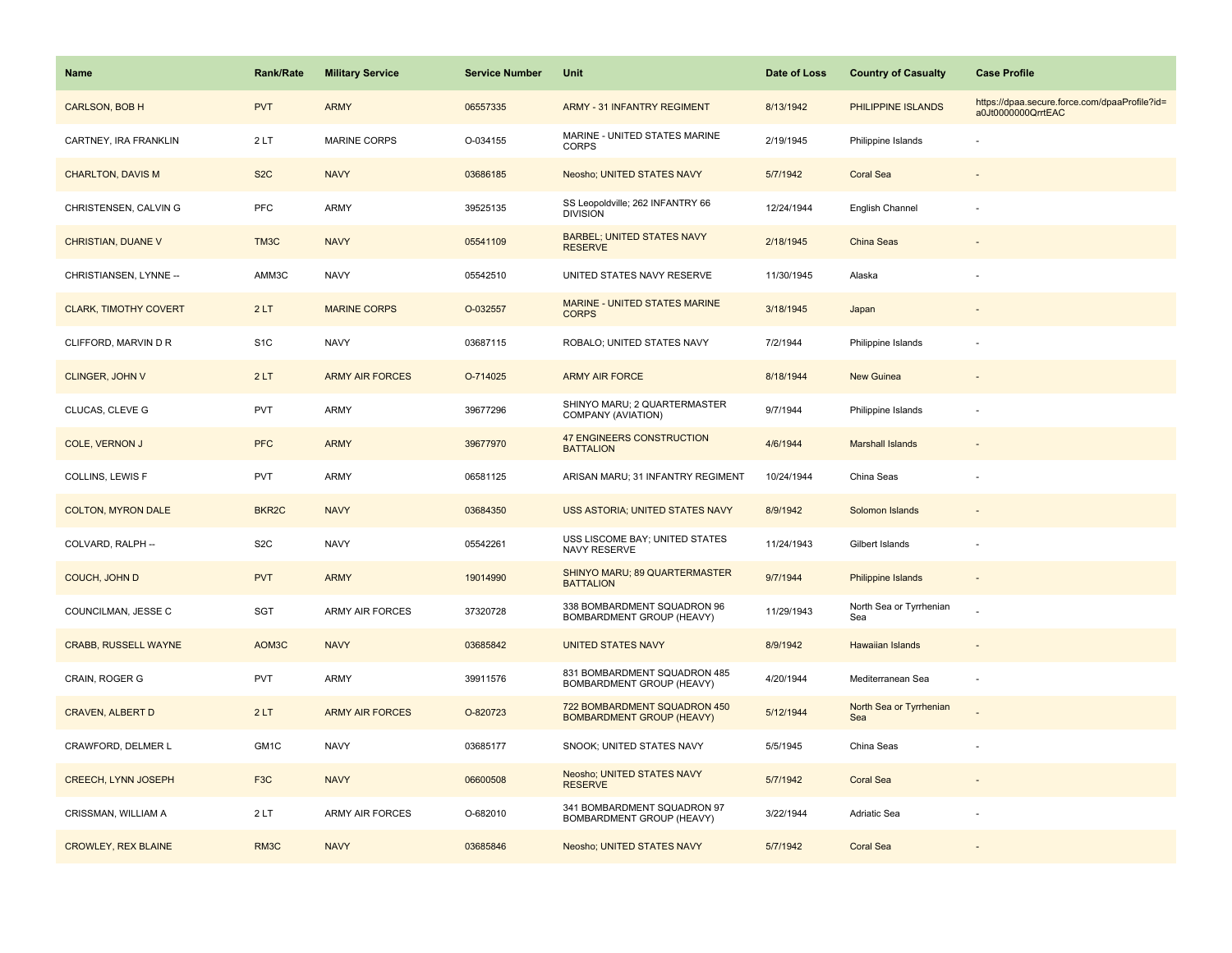| Name                    | <b>Rank/Rate</b>  | <b>Military Service</b> | <b>Service Number</b> | Unit                                                             | Date of Loss | <b>Country of Casualty</b>                   | <b>Case Profile</b>                                                 |
|-------------------------|-------------------|-------------------------|-----------------------|------------------------------------------------------------------|--------------|----------------------------------------------|---------------------------------------------------------------------|
| CULLEN, VANE F          | T SGT             | <b>ARMY AIR FORCES</b>  | 19169714              | 710 BOMBARDMENT SQUADRON 447<br>BOMBARDMENT GROUP (HEAVY)        | 3/3/1944     | North Sea or Tyrrhenian<br>Sea               |                                                                     |
| <b>CUTLER, HOWARD L</b> | TM3C              | <b>NAVY</b>             | 05541797              | Leopold; UNITED STATES NAVY<br><b>RESERVE</b>                    | 3/9/1944     | North Atlantic Ocean                         |                                                                     |
| DALTON, MARLIN CLYDE    | S <sub>2</sub> C  | <b>NAVY</b>             | 03687356              | USS ASTORIA; UNITED STATES NAVY                                  | 8/9/1942     | * Documentation Lacking                      | $\sim$                                                              |
| DARLING, CLAY D         | ARM3C             | <b>NAVY</b>             | 08758622              | USS RANDOLPH; UNITED STATES NAVY<br><b>RESERVE</b>               | 7/28/1945    | Japan                                        |                                                                     |
| DAYLEY, BURNS R         | S SGT             | <b>ARMY AIR FORCES</b>  | 39826305              | 364 BOMBARDMENT SQUADRON 305<br>BOMBARDMENT GROUP (HEAVY)        | 3/8/1943     | English Channel                              |                                                                     |
| DAYLEY, IREL --         | AOM2C             | <b>NAVY</b>             | 06603365              | USS CORAL SEA (CVE-57); UNITED<br><b>STATES NAVY RESERVE</b>     | 6/20/1944    | Marianas Islands                             |                                                                     |
| DELAIN, FRANK --        | S <sub>2</sub> C  | <b>NAVY</b>             | 06601680              | UNITED STATES NAVY RESERVE                                       | 4/8/1943     | Pacific Ocean                                |                                                                     |
| DRESHER, JAMES J        | 2LT               | <b>ARMY AIR FORCES</b>  | O-667395              | 404 BOMBARDMENT SQUADRON 28<br><b>BOMBARDMENT GROUP (HEAVY)</b>  | 3/30/1943    | Alaska                                       |                                                                     |
| DUEROCK, ROY A          | 2LT               | ARMY AIR FORCES         | O-773588              | 54 FIGHTER SQUADRON 343 FIGHTER<br><b>GROUP</b>                  | 12/3/1944    | Aleutian Islands                             |                                                                     |
| EARL, JOSEPH ORLAND     | S <sub>1C</sub>   | <b>NAVY</b>             | 05100317              | UNITED STATES NAVY RESERVE                                       | 9/16/1942    | Alaska                                       |                                                                     |
| EATMON, JOHN G          | <b>PVT</b>        | ARMY                    | 39460356              | HMT Rohna; 853 ENGINEERS BATTALION<br>(AVIATION)                 | 11/27/1943   | Mediterranean Sea                            |                                                                     |
| <b>EDWARDS, CARL A</b>  | F <sub>2C</sub>   | <b>NAVY</b>             | 09646745              | Morrison; UNITED STATES NAVY<br><b>RESERVE</b>                   | 5/4/1945     | Ryukyus Islands                              |                                                                     |
| EDWARDS, FRED M         | MM <sub>2</sub> C | <b>NAVY</b>             | 06600557              | PC-558; UNITED STATES NAVY<br><b>RESERVE</b>                     | 5/9/1944     | North or Tyrrhenian Seas                     | ÷.                                                                  |
| EILER, LAWRENCE R       | <b>CPL</b>        | <b>ARMY AIR FORCES</b>  | 37572178              | 525 BOMBARDMENT SQUADRON 379<br><b>BOMBARDMENT GROUP (HEAVY)</b> | 7/9/1944     | <b>English Channel</b>                       |                                                                     |
| ESTEP, CARL --          | CPL               | ARMY                    | 39676400              | 1 REGIMENT 1 ARMORED DIVISION                                    | 2/14/1943    | Tunisia                                      |                                                                     |
| <b>EVANS, ELDON D.</b>  | <b>PFC</b>        | <b>ARMY</b>             | 39386830              | 630 FIELD ARTILLERY BATTALION                                    | 5/13/1945    | Germany                                      |                                                                     |
| EVANS, WILLIAM ORVILLE  | S <sub>2</sub> C  | <b>NAVY</b>             | 03685327              | USS Arizona; UNITED STATES NAVY                                  | 12/7/1941    | Hawaiian Islands                             | https://dpaa.secure.force.com/dpaaProfile?id=<br>a0Jt00000004rjYEAQ |
| <b>EVERSOLE, JOHN T</b> | LT /JG/           | <b>NAVY</b>             | O-081215              | <b>UNITED STATES NAVY</b>                                        | 6/4/1942     | Midway Island                                |                                                                     |
| FACKRELL, CARL E        | SM3C              | <b>NAVY</b>             | 05540501              | DORADO; UNITED STATES NAVY<br><b>RESERVE</b>                     | 10/13/1943   | Atlantic Ocean: North<br>American Waters     |                                                                     |
| <b>FRANK, RICHARD E</b> | <b>CMOMM</b>      | <b>NAVY</b>             | 03685735              | BONEFISH; UNITED STATES NAVY                                     | 7/14/1945    | Sea of Japan                                 |                                                                     |
| FREDERICKSEN, HAROLD K  | S SGT             | <b>ARMY AIR FORCES</b>  | 39468957              | 548 BOMBARDMENT SQUADRON 385<br>BOMBARDMENT GROUP (HEAVY)        | 4/4/1944     | North Sea                                    |                                                                     |
| FREEMAN, CLAVIN N       | RT3C              | <b>NAVY</b>             | 08760898              | NAVY - UNITED STATES NAVY RESERVE                                | 2/21/1945    | <b>BONIN &amp; VOLCANO</b><br><b>ISLANDS</b> |                                                                     |
| FRIESEN, KENNETH C      | AOM3C             | <b>NAVY</b>             | 03684654              | UNITED STATES NAVY                                               | 2/7/1942     | Pacific Ocean                                |                                                                     |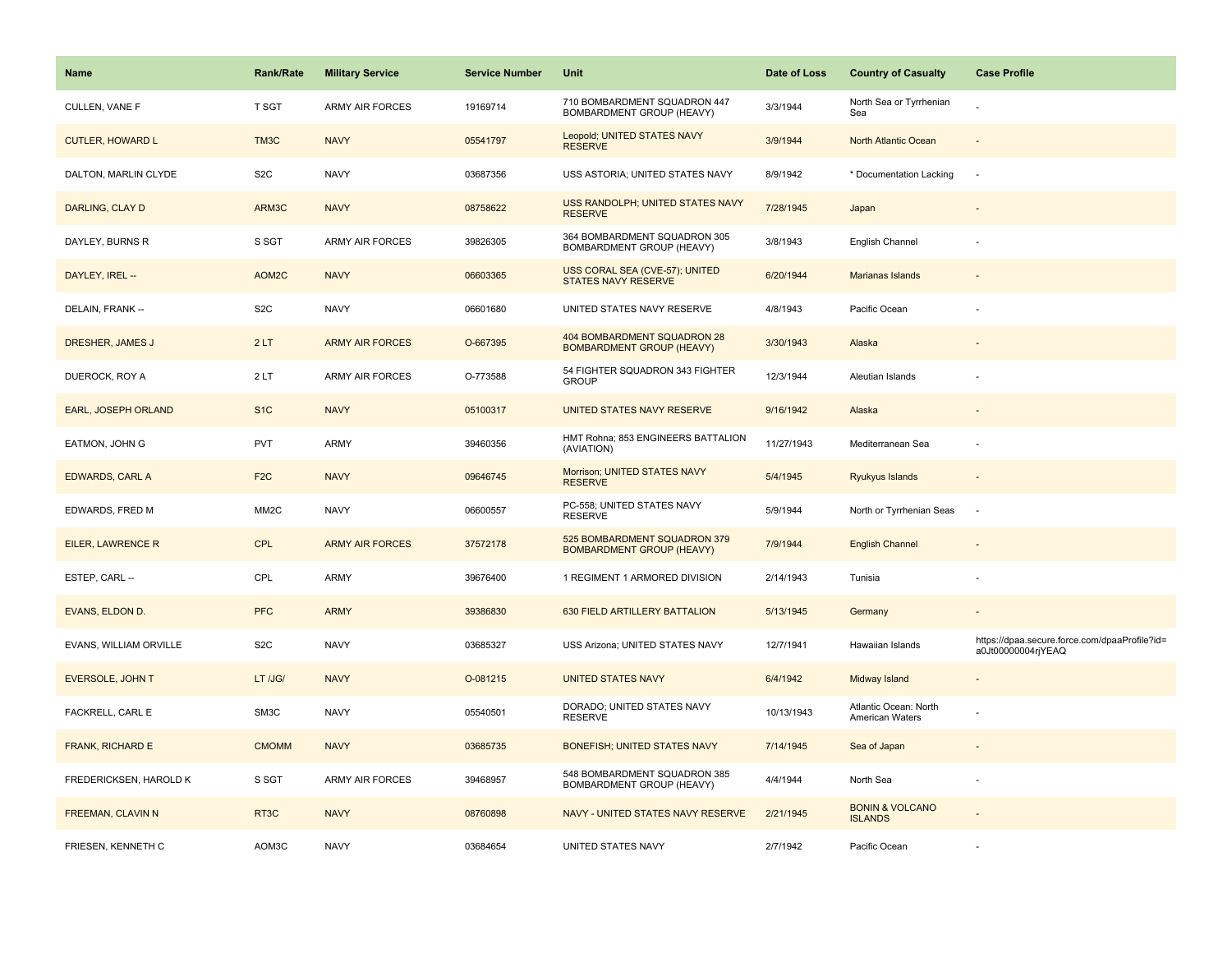| <b>Name</b>                  | <b>Rank/Rate</b>  | <b>Military Service</b> | <b>Service Number</b> | Unit                                                               | Date of Loss | <b>Country of Casualty</b>                   | <b>Case Profile</b>                                                 |
|------------------------------|-------------------|-------------------------|-----------------------|--------------------------------------------------------------------|--------------|----------------------------------------------|---------------------------------------------------------------------|
| <b>GALBRAITH, RAYMOND V.</b> | <b>SGT</b>        | <b>ARMY</b>             | 39450674              | <b>756 TANK BATTALION</b>                                          | 1/29/1944    | Italy                                        |                                                                     |
| GARNER, ELNO W               | PFC               | ARMY                    | 39450908              | <b>18 ENGINEERS REGIMENT</b>                                       | 11/23/1944   | Alaska                                       |                                                                     |
| <b>GEORGE, TONY G</b>        | MM3C              | <b>NAVY</b>             | 03685669              | Rowan; UNITED STATES NAVY                                          | 9/11/1943    | North or Tyrrhenian Seas                     |                                                                     |
| GLANCY, DUANE C              | S <sub>2</sub> C  | <b>NAVY</b>             | 03687343              | SS WICHITA; UNITED STATES NAVY                                     | 9/19/1942    | Caribbean                                    |                                                                     |
| <b>GRAHAM, EVAN J</b>        | <b>T SGT</b>      | <b>ARMY AIR FORCES</b>  | 39383633              | 32 PHOTO SQUADRON 5<br><b>RECONNAISSANCE GROUP</b>                 | 4/20/1944    | Mediterranean Sea                            |                                                                     |
| <b>GREISS, WILLIAM A</b>     | <b>PVT</b>        | ARMY                    | 39918588              | ARMY - 184 INFANTRY 7 DIVISION                                     | 4/24/1945    | JAPAN/OKINAWA                                |                                                                     |
| <b>GROVES, VARLEY W</b>      | LT /JG/           | <b>NAVY</b>             | O-305979              | UNITED STATES NAVY RESERVE                                         | 2/26/1946    | Pacific Ocean                                |                                                                     |
| HAFFNER, JOHN M              | Maj               | ARMY                    | O-1288537             | <b>HEADQUARTERS 43 DIVISION</b>                                    | 3/20/1944    | New Zealand                                  |                                                                     |
| <b>HALSEY, DELBERT W</b>     | <b>ENS</b>        | <b>NAVY</b>             | O-100019              | UNITED STATES NAVY RESERVE                                         | 6/4/1942     | Midway Island                                |                                                                     |
| HANNY, AUSTIN H              | 1LT               | <b>ARMY AIR FORCES</b>  | O-766881              | 484 BOMBARDMENT SQUADRON 505<br>BOMBARDMENT GROUP (VERY HEAVY)     | 9/7/1945     | Marianas Islands                             |                                                                     |
| HANSEN, JAY S.               | S SGT             | <b>ARMY AIR FORCES</b>  | 18045149              | 42 BOMBARDMENT SQUADRON 11<br><b>BOMBARDMENT GROUP (HEAVY)</b>     | 5/27/1943    | <b>Hawaiian Islands</b>                      |                                                                     |
| HANSEN, LOUIS DALE           | RM <sub>2</sub> C | <b>NAVY</b>             | 03684916              | USS ENTERPRISE (CV-6); UNITED<br>STATES NAVY                       | 6/4/1942     | Midway Island                                |                                                                     |
| <b>HANSEN, STANSEL H</b>     | MOMM3C            | <b>NAVY</b>             | 08758712              | LST-496; UNITED STATES NAVY<br><b>RESERVE</b>                      | 6/11/1944    | <b>English Channel</b>                       |                                                                     |
| HANSON, RICHARD J            | <b>MSGT</b>       | <b>ARMY AIR FORCES</b>  | 19072514              | 487 BOMBARDMENT SQUADRON 340<br>BOMBARDMENT GROUP (MEDIUM)         | 2/18/1943    | Cuba                                         |                                                                     |
| HARLAN, HAROLD --            | GM3C              | <b>NAVY</b>             | 06645632              | UNITED STATES NAVY RESERVE                                         | 12/6/1943    | Alaska                                       |                                                                     |
| HARTWELL, DALLAS B           | 2LT               | ARMY                    | O-550581              | ARMY - 222 INFANTRY 42 DIVISION                                    | 1/6/1945     | <b>FRANCE</b>                                |                                                                     |
| <b>HAYNES, CURTIS JAMES</b>  | QM2C              | <b>NAVY</b>             | 03683450              | <b>USS Arizona; UNITED STATES NAVY</b>                             | 12/7/1941    | <b>Hawaiian Islands</b>                      | https://dpaa.secure.force.com/dpaaProfile?id=<br>a0Jt000000nJ2OuEAK |
| HEATH, RICHARD GORDON        | AMM3C             | <b>NAVY</b>             | 03684994              | UNITED STATES NAVY                                                 | 7/21/1942    | Pacific Ocean                                |                                                                     |
| HEATON, ROY N.               | <b>PFC</b>        | <b>ARMY</b>             | 19060581              | 504 PARACHUTE INFANTRY 82<br><b>AIRBORNE DIVISION</b>              | 7/11/1943    | <b>Sicily</b>                                |                                                                     |
| HEAZLE, GEORGE R             | CRM               | <b>NAVY</b>             | 03682185              | NAVY - UNITED STATES NAVY RESERVE                                  | 2/21/1945    | <b>BONIN &amp; VOLCANO</b><br><b>ISLANDS</b> |                                                                     |
| <b>HENDRICKS, WALTER R</b>   | ARM3C             | <b>NAVY</b>             | 03861550              | <b>UNITED STATES NAVY</b>                                          | 12/29/1944   | Pacific Ocean                                |                                                                     |
| HEPWORTH, RALPH H            | LT/JG/            | <b>NAVY</b>             | O-278412              | UNITED STATES NAVY RESERVE                                         | 7/24/1945    | China Seas                                   |                                                                     |
| HOFFMAN, EMIEL O             | <b>PVT</b>        | <b>ARMY</b>             | 39677378              | <b>ARMY AIR FORCES - 33</b><br><b>QUARTERMASTER TRUCK REGIMENT</b> | 7/2/1942     | PHILIPPINE ISLANDS                           | https://dpaa.secure.force.com/dpaaProfile?id=<br>a0Jt0000000BRpGEAW |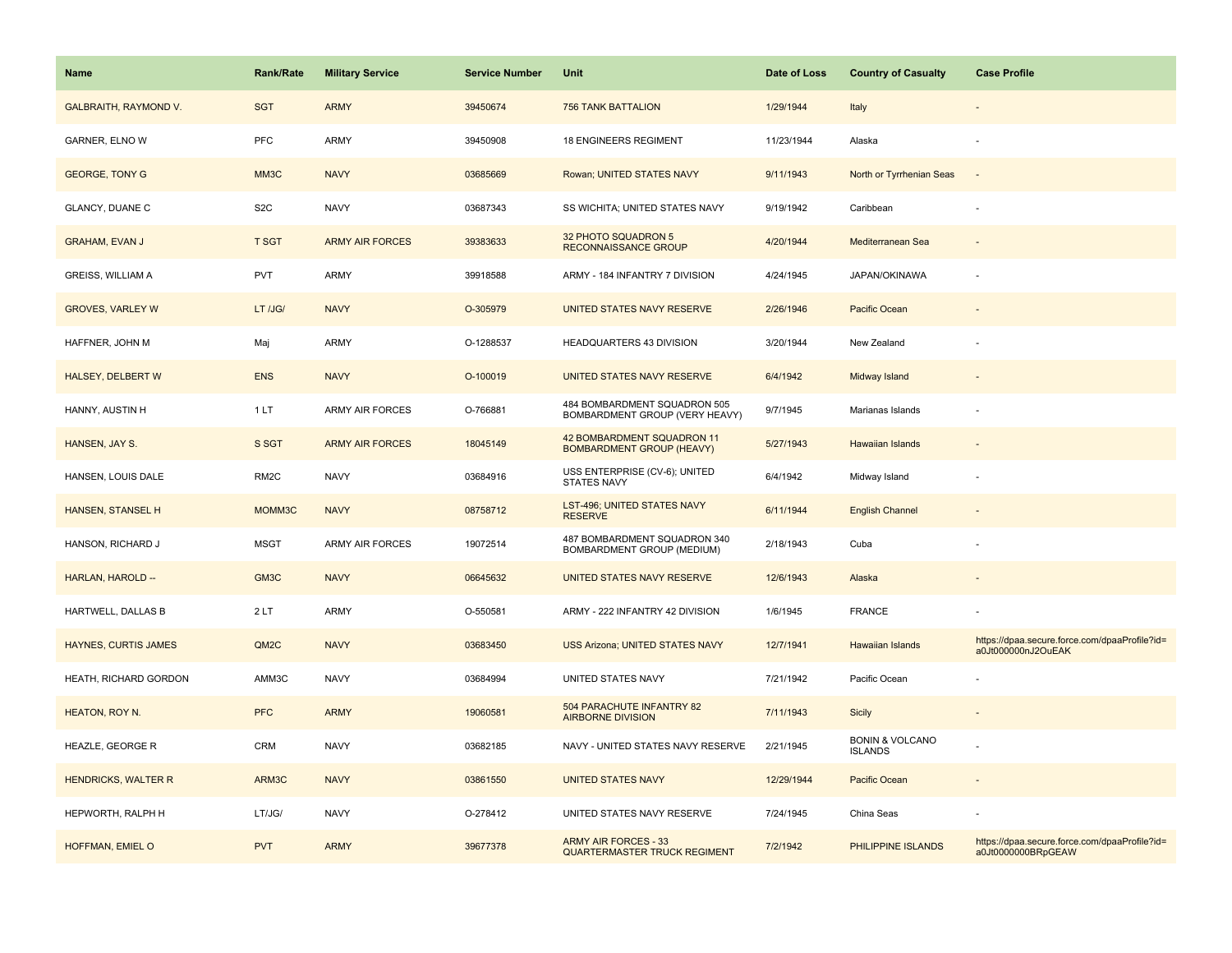| <b>Name</b>                  | <b>Rank/Rate</b>  | <b>Military Service</b> | <b>Service Number</b> | Unit                                                           | Date of Loss | <b>Country of Casualty</b>                   | <b>Case Profile</b>                                                 |
|------------------------------|-------------------|-------------------------|-----------------------|----------------------------------------------------------------|--------------|----------------------------------------------|---------------------------------------------------------------------|
| HOLCOMB, BYRON E             | SK3C              | <b>NAVY</b>             | 03809104              | Atik; UNITED STATES NAVY                                       | 3/27/1942    | Bermuda                                      |                                                                     |
| HORNE, LELAND K.             | 2LT               | <b>ARMY AIR FORCES</b>  | O-760313              | 435 FIGHTER SQUADRON 479 FIGHTER<br><b>GROUP</b>               | 6/19/1944    | France                                       |                                                                     |
| HOYLE, WILLIAM R             | <b>PVT</b>        | <b>ARMY</b>             | 39907523              | HMT Rohna; 853 ENGINEERS BATTALION<br>(AVIATION)               | 11/26/1943   | Mediterranean Sea                            | https://dpaa.secure.force.com/dpaaProfile?id=<br>a0Jt0000000XjmlEAS |
| <b>HUDGENS, OREN A</b>       | 1 SGT             | <b>ARMY AIR FORCES</b>  | 39914301              | 32 PHOTO SQUADRON 5<br><b>RECONNAISSANCE GROUP</b>             | 4/20/1944    | Mediterranean Sea                            |                                                                     |
| HUDSON, BILLY FRANKS         | <b>ENS</b>        | <b>NAVY</b>             | O-315063              | VC-41, USS CORREGIDOR; UNITED<br>STATES NAVY RESERVE           | 6/18/1944    | Marianas Islands                             |                                                                     |
| HUDSON, LEON O               | FC3C              | <b>NAVY</b>             | 08758707              | UNITED STATES NAVY RESERVE                                     | 4/12/1945    | Japan                                        |                                                                     |
| HUND, CARL M                 | <b>CGM</b>        | <b>NAVY</b>             | 03931675              | SCORPION; UNITED STATES NAVY                                   | 2/22/1944    | Pacific Ocean                                |                                                                     |
| HUNTER, ORVILLE --           | 2d Lt             | <b>ARMY</b>             | O-890197              | <b>SHINYO MARU;</b>                                            | 9/7/1944     | <b>Philippine Islands</b>                    |                                                                     |
| HUNTSMAN, DAVID G            | S <sub>2</sub> C  | <b>NAVY</b>             | 03686670              | Neosho; UNITED STATES NAVY                                     | 5/7/1942     | Coral Sea                                    |                                                                     |
| HURD, JOHN W                 | CPL               | <b>ARMY</b>             | 39900606              | 33 REGIMENT 3 ARMORED DIVISION                                 | 9/18/1944    | Germany                                      |                                                                     |
| JACOBS, GLEN R.              | 2LT               | <b>ARMY AIR FORCES</b>  | O-721096              | 8 SQUADRON 2 COMBAT CARGO<br><b>GROUP</b>                      | 2/28/1945    | Timor                                        |                                                                     |
| <b>JENSEN, WILBUR A</b>      | EM <sub>3</sub> C | <b>NAVY</b>             | 08758960              | NAVY - UNITED STATES NAVY RESERVE                              | 2/21/1945    | <b>BONIN &amp; VOLCANO</b><br><b>ISLANDS</b> |                                                                     |
| JOHNSON, BYRON A             | TEC <sub>5</sub>  | <b>ARMY</b>             | 39457992              | 1818 ORDNANCE COMPANY (AVIATION)                               | 7/28/1944    | New Guinea                                   |                                                                     |
| <b>JOLLEY, BERRY STANLEY</b> | S <sub>2</sub> C  | <b>NAVY</b>             | 06600016              | <b>USS Arizona; UNITED STATES NAVY</b><br><b>RESERVE</b>       | 12/7/1941    | <b>Hawaiian Islands</b>                      | https://dpaa.secure.force.com/dpaaProfile?id=<br>a0Jt00000004rltEAI |
| KEATTS, ROBERT N.            | MAJ               | <b>ARMY AIR FORCES</b>  | O-381156              | HEADQUARTERS 43 BOMBARDMENT<br>GROUP (HEAVY)                   | 5/8/1943     | New Guinea                                   |                                                                     |
| <b>KELLER, FURMAN HARRY</b>  | 1LT               | <b>MARINE CORPS</b>     | O-030660              | MARINE - UNITED STATES MARINE<br><b>CORPS</b>                  | 5/24/1945    | Bonin & Volcano Islands                      |                                                                     |
| KELLER, RAY E                | 2LT               | <b>ARMY AIR FORCES</b>  | O-761741              | 874 BOMBARDMENT SQUADRON 498<br>BOMBARDMENT GROUP (VERY HEAVY) | 12/3/1944    | Japan/Okinawa                                |                                                                     |
| KENNARD, KENNETH FRANK       | GM3C              | <b>NAVY</b>             | 03933046              | <b>USS Arizona; UNITED STATES NAVY</b>                         | 12/7/1941    | <b>Hawaiian Islands</b>                      | https://dpaa.secure.force.com/dpaaProfile?id=<br>a0Jt0000000BT78EAG |
| KENNEY, RAY --               | S SGT             | ARMY AIR FORCES         | 19010695              | 436 BOMBARDMENT SQUADRON 7<br>BOMBARDMENT GROUP (HEAVY)        | 7/2/1943     | Burma                                        |                                                                     |
| <b>KEPROS, JOHN G</b>        | FLT O             | <b>ARMY AIR FORCES</b>  | T-127192              | <b>AIR CORPS</b>                                               | 10/7/1944    | Newfoundland                                 |                                                                     |
| KIDD, FRANKLIN B.            | RM3               | <b>NAVY</b>             | 3685282               | UNITED STATES NAVY                                             | 10/22/1944   | Japan                                        |                                                                     |
| <b>KIRBY, WILLIAM PAUL</b>   | 2LT               | <b>MARINE CORPS</b>     | O-009045              | MARINE - UNITED STATES MARINE<br><b>CORPS</b>                  | 8/9/1942     | Solomon Islands                              | https://dpaa.secure.force.com/dpaaProfile?id=<br>a0Jt000001RAImVEAX |
| KNEPPER, ALLAN W             | 2LT               | <b>ARMY AIR FORCES</b>  | O-737801              | 49 FIGHTER SQUADRON 14 FIGHTER<br><b>GROUP</b>                 | 7/10/1943    | Sicily                                       |                                                                     |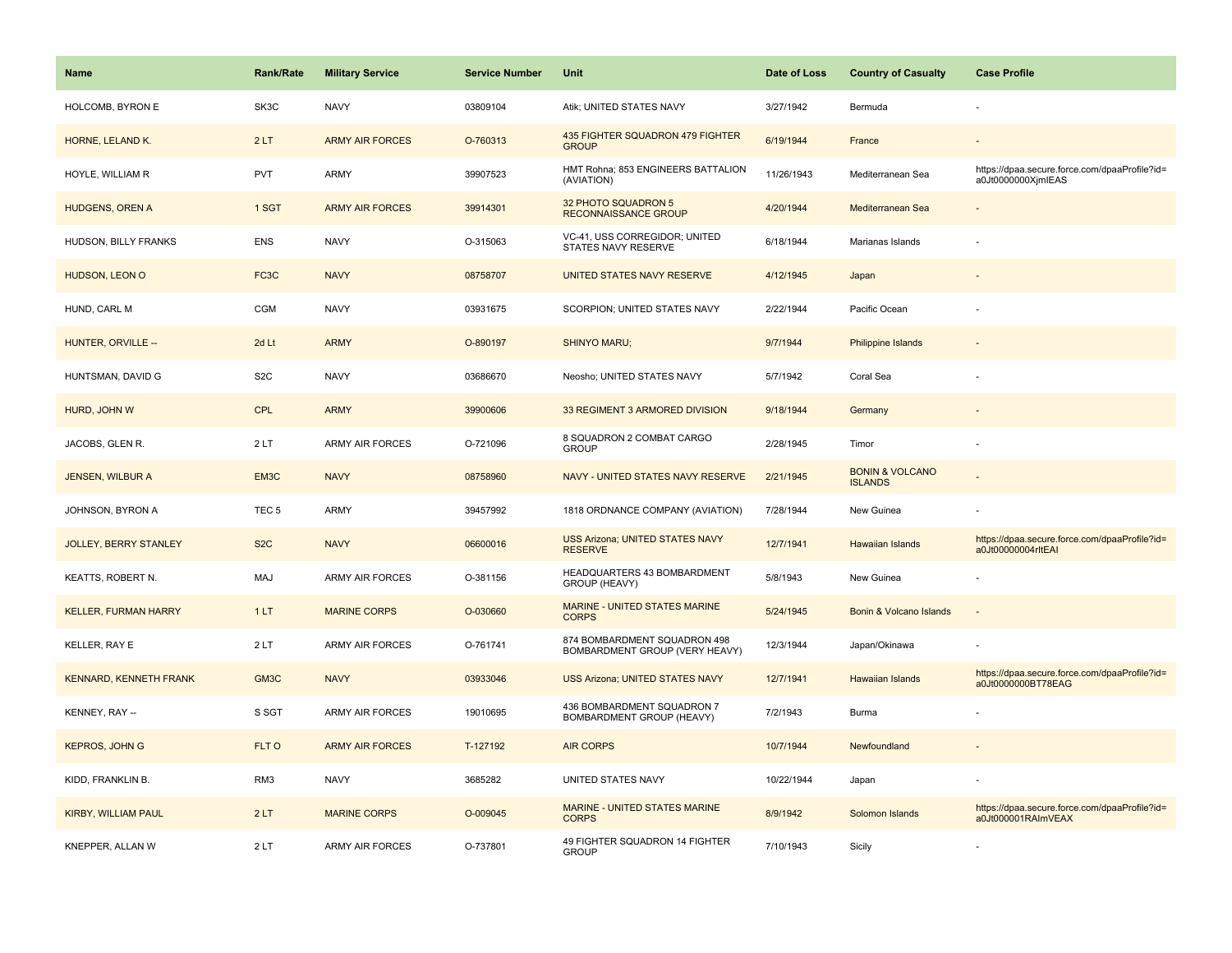| <b>Name</b>               | <b>Rank/Rate</b>  | <b>Military Service</b> | <b>Service Number</b> | Unit                                                             | Date of Loss | <b>Country of Casualty</b>                   | <b>Case Profile</b>                                                 |
|---------------------------|-------------------|-------------------------|-----------------------|------------------------------------------------------------------|--------------|----------------------------------------------|---------------------------------------------------------------------|
| <b>KNIGHT, GLEN F</b>     | S <sub>1</sub> C  | <b>NAVY</b>             | 08760992              | NAVY - UNITED STATES NAVY RESERVE                                | 2/21/1945    | <b>BONIN &amp; VOLCANO</b><br><b>ISLANDS</b> |                                                                     |
| KOSESAN, FRANK L          | B <sub>1</sub> C  | <b>NAVY</b>             | 03684140              | USS CHICAGO; UNITED STATES NAVY                                  | 1/29/1943    | Solomon Islands                              |                                                                     |
| <b>KUECHLER, EDWARD H</b> | 2LT               | <b>ARMY</b>             | O-890393              | <b>ARMY - 31 INFANTRY REGIMENT</b>                               | 1/26/1945    | PHILIPPINE ISLANDS                           | https://dpaa.secure.force.com/dpaaProfile?id=<br>a0Jt000001BmhAbEAJ |
| LANDON, KENNETH L         | MM3C              | <b>NAVY</b>             | 03684479              | Langley; UNITED STATES NAVY                                      | 3/1/1942     | Indian Ocean                                 |                                                                     |
| <b>LANDON, RONALD M</b>   | <b>PFC</b>        | <b>ARMY AIR FORCES</b>  | 19010688              | SHINYO MARU; HEADQUARTERS<br>SQUADRON 5 AIR BASE GROUP           | 9/7/1944     | <b>Philippine Islands</b>                    |                                                                     |
| LANGER, GEORGE R          | SGT               | <b>ARMY AIR FORCES</b>  | 19093183              | 484 BOMBARDMENT SQUADRON 505<br>BOMBARDMENT GROUP (VERY HEAVY)   | 10/10/1945   | Bonin & Volcano Islands                      |                                                                     |
| <b>LARSEN, JAMES JAY</b>  | S <sub>2</sub> C  | <b>NAVY</b>             | 06601296              | SS WILLIAM DAWES; UNITED STATES<br><b>NAVY RESERVE</b>           | 7/22/1942    | Australia                                    |                                                                     |
| LARUE, NELS M             | AMM1C             | <b>NAVY</b>             | 03935254              | UNITED STATES NAVY                                               | 9/2/1943     | France                                       |                                                                     |
| LEE, GEORGE W             | 2d Lt             | <b>ARMY</b>             | O-1030899             | <b>112 CAVALRY REGIMENT</b>                                      | 12/15/1943   | <b>New Britain Island</b>                    |                                                                     |
| LEWIS, HOWARD E           | 2LT               | <b>ARMY AIR FORCES</b>  | O-734937              | 511 BOMBARDMENT SQUADRON 351<br>BOMBARDMENT GROUP (HEAVY)        | 5/15/1943    | North Sea or Tyrrhenian<br>Sea               |                                                                     |
| LEWIS, JOHN F             | RT <sub>2</sub> C | <b>NAVY</b>             | 08758768              | SPENCE; UNITED STATES NAVY<br><b>RESERVE</b>                     | 12/18/1944   | <b>Philippine Sea</b>                        |                                                                     |
| LINDSAY, ELLWOOD Q        | 2LT               | <b>MARINE CORPS</b>     | O-007002              | MARINE - UNITED STATES MARINE<br><b>CORPS</b>                    | 6/4/1942     | Midway Island                                |                                                                     |
| LINDSKOG, HARVEY O        | <b>SGT</b>        | <b>ARMY AIR FORCES</b>  | 19073953              | 21 SQUADRON 374 TROOP CARRIER<br><b>GROUP</b>                    | 12/12/1944   | <b>New Guinea</b>                            |                                                                     |
| LONG, JOHN E              | CPL               | <b>ARMY</b>             | 19073063              | 436 COAST ARTILLERY BATTALION                                    | 11/12/1942   | French Morocco                               |                                                                     |
| LORANG, ROBERT H.         | 2d Lt             | <b>ARMY AIR FORCES</b>  | O-2030278             | 405 BOMBARDMENT SQUADRON 38<br><b>BOMBARDMENT GROUP (MEDIUM)</b> | 5/15/1946    | Sea of Japan                                 | https://dpaa.secure.force.com/dpaaProfile?id=<br>a0Jt0000000XesqEAC |
| LOUIS, CHARLES K          | PVT               | <b>ARMY</b>             | 19096999              | 506 PARACHUTE INFANTRY REGIMENT                                  | 6/6/1944     | France                                       |                                                                     |
| LOVELAND, FRANK CROOK     | S <sub>2</sub> C  | <b>NAVY</b>             | 03685934              | USS Arizona; UNITED STATES NAVY                                  | 12/7/1941    | <b>Hawaiian Islands</b>                      | https://dpaa.secure.force.com/dpaaProfile?id=<br>a0Jt00000004rSXEAY |
| LUNDBLADE, ARTHUR W       | LT.               | <b>NAVY</b>             | O-116226              | USS BENNINGTON (CV-20); UNITED<br>STATES NAVY RESERVE            | 2/18/1945    | Bonin & Volcano Islands                      |                                                                     |
| LYON, WILLIAM R           | 1LT               | <b>ARMY AIR FORCES</b>  | O-750638              | 459 FIGHTER SQUADRON 80 FIGHTER<br><b>GROUP</b>                  | 5/25/1944    | <b>Burma</b>                                 | https://dpaa.secure.force.com/dpaaProfile?id=<br>a0Jt0000000LlddEAC |
| MAKI, EUGENE E            | CM3C              | <b>NAVY</b>             | 08758929              | NAVY - UNITED STATES NAVY                                        | 2/18/1945    | <b>BONIN &amp; VOLCANO</b><br><b>ISLANDS</b> |                                                                     |
| <b>MARTIN, HUGH LEE</b>   | Y <sub>3</sub> C  | <b>NAVY</b>             | 03684443              | <b>USS Arizona; UNITED STATES NAVY</b>                           | 12/7/1941    | <b>Hawaiian Islands</b>                      | https://dpaa.secure.force.com/dpaaProfile?id=<br>a0Jt000000mzr9eEAA |
| MARTIN, JACK D            | BM1C              | <b>NAVY</b>             | 03684168              | USS LISCOME BAY CVE 56; UNITED<br><b>STATES NAVY</b>             | 11/24/1943   | Gilbert Islands                              |                                                                     |
| <b>MARTIN, PAUL L.</b>    | <b>PVT</b>        | <b>ARMY</b>             | 39177055              | 128 INFANTRY 32 DIVISION                                         | 2/7/1944     | <b>New Guinea</b>                            |                                                                     |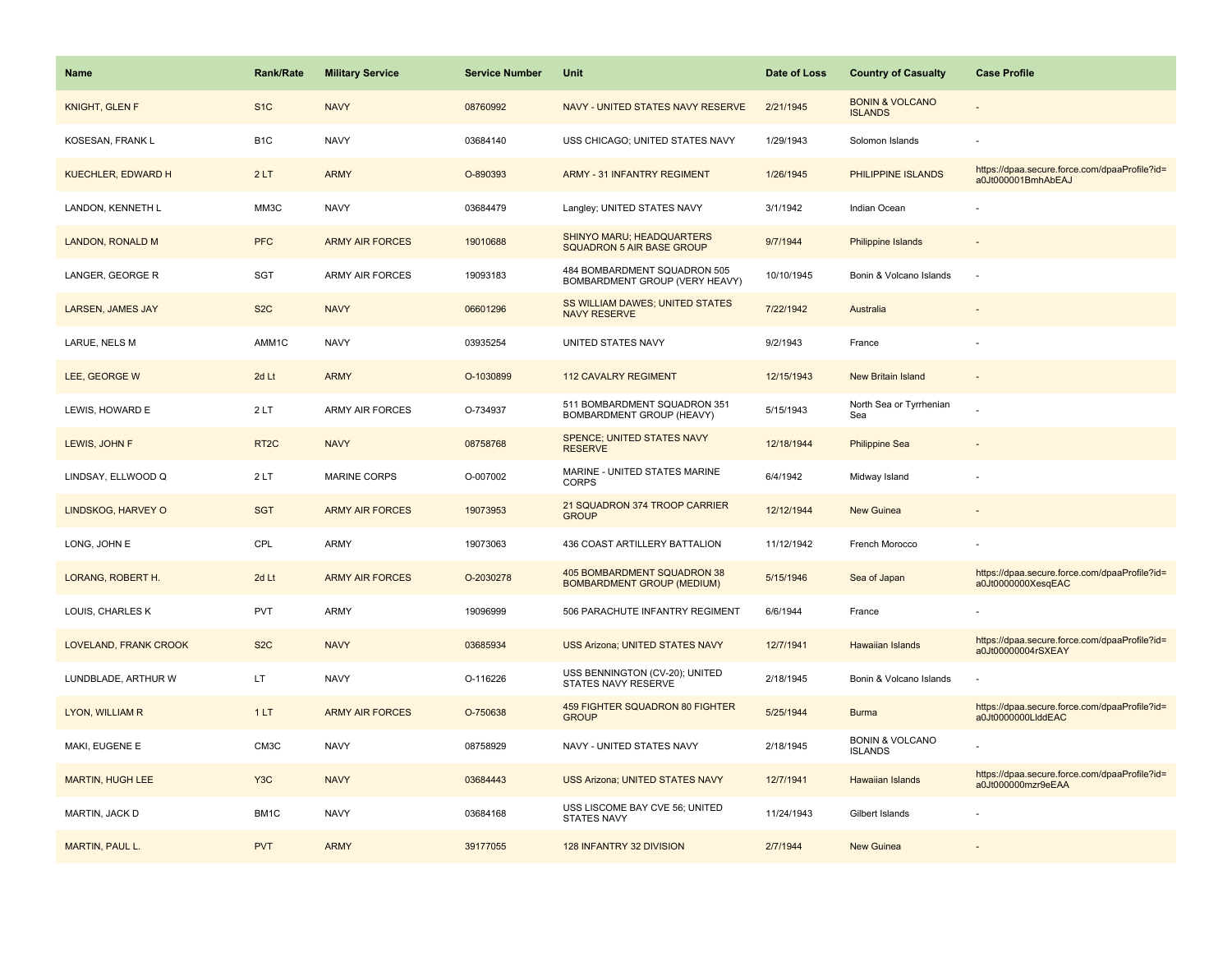| <b>Name</b>                 | <b>Rank/Rate</b>   | <b>Military Service</b> | <b>Service Number</b> | Unit                                                         | Date of Loss | <b>Country of Casualty</b>     | <b>Case Profile</b>                                                 |
|-----------------------------|--------------------|-------------------------|-----------------------|--------------------------------------------------------------|--------------|--------------------------------|---------------------------------------------------------------------|
| MASON, BYRON DALLEY         | S <sub>2</sub> C   | <b>NAVY</b>             | 03685442              | USS Arizona; UNITED STATES NAVY                              | 12/7/1941    | Hawaiian Islands               | https://dpaa.secure.force.com/dpaaProfile?id=<br>a0Jt00000004s4GEAQ |
| <b>MATTHEWS, IVAN JOEL</b>  | RM <sub>2</sub> C  | <b>NAVY</b>             | 03685378              | USS MONSSEN; UNITED STATES NAVY                              | 11/13/1942   | Solomon Islands                |                                                                     |
| MCKEE, EUGENE O             | MOMM3              | <b>NAVY</b>             | 05541989              | <b>SCAMP; UNITED STATES NAVY</b><br><b>RESERVE</b>           | 12/5/1944    | Bonin & Volcano Islands        | ÷.                                                                  |
| MCNEILL, WAYNE D            | AMM3c              | <b>NAVY</b>             | 03685806              | <b>UNITED STATES NAVY</b>                                    | 8/25/1942    | Alaska                         |                                                                     |
| MCNICHOLS, JOHN E           | Sgt                | <b>ARMY AIR FORCES</b>  | 19075563              | 2 ANTISUB SQUADRON                                           | 12/21/1942   | Puerto Rico                    |                                                                     |
| <b>MCPHERSON, RICHARD H</b> | 2d Lt              | <b>ARMY</b>             | O-1823038             | 645 TANK DESTROYER BATTALION                                 | 8/16/1944    | France                         |                                                                     |
| MCSPADDEN, DONALD J         | TM1                | <b>NAVY</b>             | 03684728              | WAHOO; UNITED STATES NAVY                                    | 11/1/1943    | Sea of Japan                   |                                                                     |
| MICKELSON, MAX L            | S <sub>2</sub> C   | <b>NAVY</b>             | 08924175              | MONAGHAN; UNITED STATES NAVY<br><b>RESERVE</b>               | 12/18/1944   | <b>Philippine Sea</b>          |                                                                     |
| MILES, ROBERT JAMES         | S <sub>1</sub> C   | <b>NAVY</b>             | 03685172              | USS ASTORIA; UNITED STATES NAVY                              | 8/9/1942     | Solomon Islands                |                                                                     |
| <b>MILLER, TRUMAN W</b>     | RM <sub>1</sub> C  | <b>NAVY</b>             | 03681975              | <b>UNITED STATES NAVY</b>                                    | 2/23/1942    | Java                           |                                                                     |
| MILLION, FRED B             | S SGT              | <b>ARMY AIR FORCES</b>  | 19102797              | 447 BOMBARDMENT SQUADRON 321<br>BOMBARDMENT GROUP (MEDIUM)   | 7/10/1943    | North Sea or Tyrrhenian<br>Sea |                                                                     |
| MINK, HARVEY D              | AOM <sub>1</sub> C | <b>NAVY</b>             | 06602347              | <b>USS LISCOME BAY: UNITED STATES</b><br><b>NAVY RESERVE</b> | 11/24/1943   | <b>Gilbert Islands</b>         |                                                                     |
| MINK, MARTIN S              | S <sub>2</sub> C   | <b>NAVY</b>             | 09750203              | HULL; UNITED STATES NAVY RESERVE                             | 12/18/1944   | Philippine Sea                 | https://dpaa.secure.force.com/dpaaProfile?id=<br>a0Jt0000000XenrEAC |
| MOAD, VAN N.                | 1LT                | <b>ARMY AIR FORCES</b>  | O-712025              | <b>ARMY AIR FORCE</b>                                        | 1/14/1945    | China                          |                                                                     |
| MOFFETT, WILLIAM L          | 1LT                | <b>ARMY AIR FORCES</b>  | O-728298              | 345 BOMBARDMENT SQUADRON 98<br>BOMBARDMENT GROUP (HEAVY)     | 6/13/1943    | Mediterranean Sea              |                                                                     |
| MOLDENHAUER, ARTHUR E       | RM <sub>2</sub> C  | <b>NAVY</b>             | 06601457              | HULL; UNITED STATES NAVY RESERVE                             | 12/18/1944   | <b>Philippine Sea</b>          | https://dpaa.secure.force.com/dpaaProfile?id=<br>a0Jt0000000XenkEAC |
| MORETON, ARNOLD F           | EM1C               | <b>NAVY</b>             | 03684141              | USS SCULPIN; UNITED STATES NAVY                              | 11/19/1943   | Gilbert Islands                |                                                                     |
| <b>MORGAN, JAMES A</b>      | <b>PVT</b>         | <b>ARMY</b>             | 19021072              | ARISAN MARU; 31 INFANTRY REGIMENT                            | 10/24/1944   | China Seas                     |                                                                     |
| MORRIS, LEO G               | T SGT              | ARMY AIR FORCES         | 39919964              | 320 BOMBARDMENT SQUADRON 90<br>BOMBARDMENT GROUP (HEAVY)     | 5/12/1945    | Philippine Islands             |                                                                     |
| <b>MYERS, AMOS DOUGLAS</b>  | F <sub>2</sub> C   | <b>NAVY</b>             | 03686722              | USS VIREO; UNITED STATES NAVY                                | 10/15/1942   | <b>Hawaiian Islands</b>        |                                                                     |
| NEEL, PERCY --              | TM <sub>2</sub> C  | <b>NAVY</b>             | 03685689              | WAHOO; UNITED STATES NAVY                                    | 11/1/1943    | Sea of Japan                   |                                                                     |
| <b>NELSON, GLENN B</b>      | S <sub>1</sub> C   | <b>NAVY</b>             | 03686072              | USS HELENA; UNITED STATES NAVY                               | 7/6/1943     | Solomon Islands                |                                                                     |
| NEWBY, LEONARD N            | EM3C               | <b>NAVY</b>             | 06603433              | USS CHICAGO; UNITED STATES NAVY<br><b>RESERVE</b>            | 1/30/1943    | Solomon Islands                |                                                                     |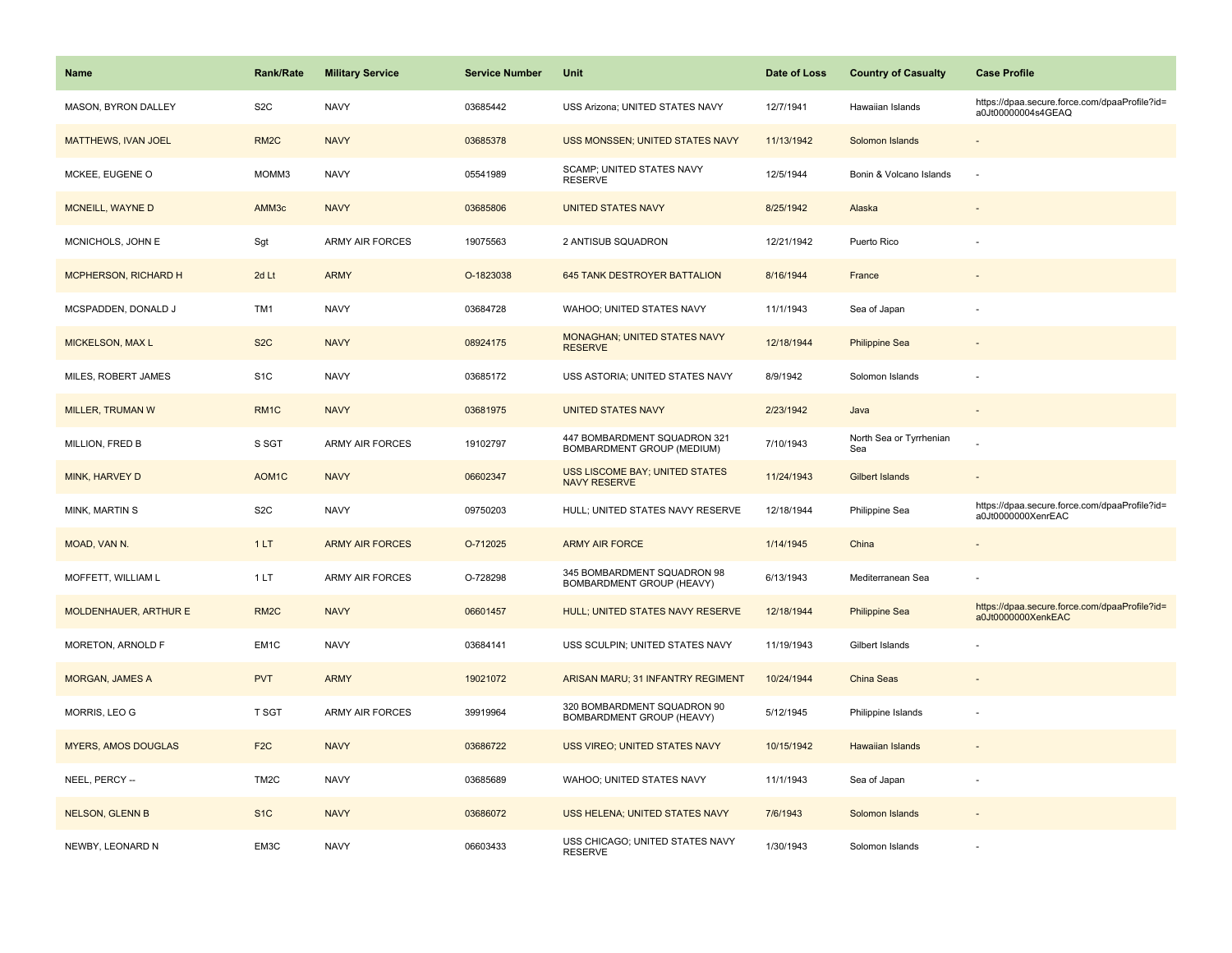| <b>Name</b>                | <b>Rank/Rate</b>  | <b>Military Service</b> | <b>Service Number</b> | Unit                                                              | Date of Loss | <b>Country of Casualty</b>                     | <b>Case Profile</b>                                                 |
|----------------------------|-------------------|-------------------------|-----------------------|-------------------------------------------------------------------|--------------|------------------------------------------------|---------------------------------------------------------------------|
| NICHOLS, JOSEPH L          | BM <sub>2</sub> C | <b>NAVY</b>             | 06540885              | NAVY - UNITED STATES NAVY RESERVE                                 | 7/30/1945    | PHILIPPINE SEA                                 | https://dpaa.secure.force.com/dpaaProfile?id=<br>a0Jt0000000LkoLEAS |
| NICHOLSON, RICHARD A       | 2d Lt             | <b>ARMY AIR FORCES</b>  | O-2054057             | 26 BOMBARDMENT SQUADRON 11<br>BOMBARDMENT GROUP (HEAVY)           | 2/3/1944     | Gilbert Islands                                |                                                                     |
| NIELSEN, EARL D            | S SGT             | <b>ARMY AIR FORCES</b>  | 39831608              | 42 BOMBARDMENT SQUADRON 11<br><b>BOMBARDMENT GROUP (HEAVY)</b>    | 12/21/1943   | <b>Marshall Islands</b>                        |                                                                     |
| NIELSEN, LEEROY H.         | CPL               | <b>ARMY AIR FORCES</b>  | 39681597              | 375 BOMBARDMENT SQUADRON 308<br>BOMBARDMENT GROUP (HEAVY)         | 7/17/1943    | India                                          |                                                                     |
| <b>NORELL, DICK CARTER</b> | EM <sub>2</sub> C | <b>NAVY</b>             | 03684814              | USS JUNEAU; UNITED STATES NAVY                                    | 11/13/1942   | Solomon Islands                                |                                                                     |
| NORQUIST, JOHN M           | S SGT             | <b>ARMY AIR FORCES</b>  | 19020531              | 21 BOMBARDMENT SQUADRON 30<br>BOMBARDMENT GROUP (HEAVY)           | 7/22/1942    | Alaska                                         |                                                                     |
| NORRIS, ROY L              | F <sub>2</sub> C  | <b>NAVY</b>             | 06600048              | USS HELENA; UNITED STATES NAVY<br><b>RESERVE</b>                  | 7/6/1943     | Solomon Islands                                |                                                                     |
| NYGAARD, CLARENCE M        | AMM2C             | <b>NAVY</b>             | 08922975              | UNITED STATES NAVY RESERVE                                        | 2/13/1946    | China                                          |                                                                     |
| OLSON, CECIL L             | <b>T SGT</b>      | <b>ARMY AIR FORCES</b>  | 19116120              | 373 BOMBARDMENT SQUADRON 308<br><b>BOMBARDMENT GROUP (HEAVY)</b>  | 5/20/1944    | China Seas                                     |                                                                     |
| OLSON, JOHN B              | CPL               | ARMY AIR FORCES         | 39828326              | 32 PHOTO SQUADRON 5<br>RECONNAISSANCE GROUP                       | 4/20/1944    | Mediterranean Sea                              |                                                                     |
| <b>OLSON, STANLEY F</b>    | 1LT               | <b>ARMY AIR FORCES</b>  | O-730588              | 506 BOMBARDMENT SQUADRON 44<br><b>BOMBARDMENT GROUP (HEAVY)</b>   | 10/1/1943    | Austria                                        |                                                                     |
| ORR, JOHN W                | FC3C              | <b>NAVY</b>             | 05540297              | NAVY - UNITED STATES NAVY RESERVE                                 | 10/28/1944   | PHILIPPINE SEA                                 |                                                                     |
| <b>ORTEN, JAMES W</b>      | S <sub>1C</sub>   | <b>NAVY</b>             | 05542647              | NAVY - UNITED STATES NAVY RESERVE                                 | 12/28/1944   | <b>CENTRAL/SOUTH</b><br><b>PACIFIC THEATER</b> |                                                                     |
| OSBORN, BERYL G            | SC <sub>3</sub> C | <b>NAVY</b>             | 03687091              | PICKEREL; UNITED STATES NAVY                                      | 5/6/1943     | Sea of Japan                                   |                                                                     |
| <b>OVERLIN, RUSSEL L</b>   | Pfc               | <b>ARMY</b>             | 39831711              | 5307 COMPOSITE UNIT                                               | 6/22/1944    | <b>BURMA</b>                                   |                                                                     |
| OWENS, WILLIAM L           | SM <sub>2</sub> C | <b>NAVY</b>             | 03683562              | USS HOUSTON (CA-30); UNITED STATES<br><b>NAVY</b>                 | 3/1/1942     | Java                                           |                                                                     |
| <b>OWSLEY, THOMAS LEA</b>  | SC <sub>2</sub> C | <b>NAVY</b>             | 03684237              | <b>USS Arizona; UNITED STATES NAVY</b>                            | 12/7/1941    | <b>Hawaiian Islands</b>                        | https://dpaa.secure.force.com/dpaaProfile?id=<br>a0Jt000000mpnAKEAY |
| PARKER, JOHN J             | CCS               | <b>NAVY</b>             | 03681601              | TANG; UNITED STATES NAVY                                          | 10/25/1944   | Formosa                                        |                                                                     |
| PARSONS, MURL B            | <b>PFC</b>        | <b>ARMY</b>             | 20915128              | ARISAN MARU; 809 MILITARY POLICE<br><b>COMPANY</b>                | 10/24/1944   | <b>China Seas</b>                              |                                                                     |
| PARSONS, ROLLA --          | RM <sub>2</sub> C | <b>NAVY</b>             | 03684791              | SUBMARINE Argonaut; UNITED STATES<br><b>NAVY</b>                  | 1/10/1943    | New Britain Island                             |                                                                     |
| PATTERSON, JACK M          | <b>SGT</b>        | <b>ARMY AIR FORCES</b>  | 39924604              | 763 BOMBARDMENT SQUADRON 460<br><b>BOMBARDMENT GROUP (HEAVY)</b>  | 10/20/1944   | <b>Adriatic Sea</b>                            |                                                                     |
| PENDREY, DON L             | S <sub>1</sub> C  | <b>NAVY</b>             | 08760630              | NAVY - UNITED STATES NAVY RESERVE                                 | 2/21/1945    | <b>BONIN &amp; VOLCANO</b><br><b>ISLANDS</b>   |                                                                     |
| PENROD, LEONARD V          | 1LT               | <b>ARMY AIR FORCES</b>  | O-662820              | 440 BOMBARDMENT SQUADRON 319<br><b>BOMBARDMENT GROUP (MEDIUM)</b> | 11/26/1943   | North Sea or Tyrrhenian<br>Sea                 |                                                                     |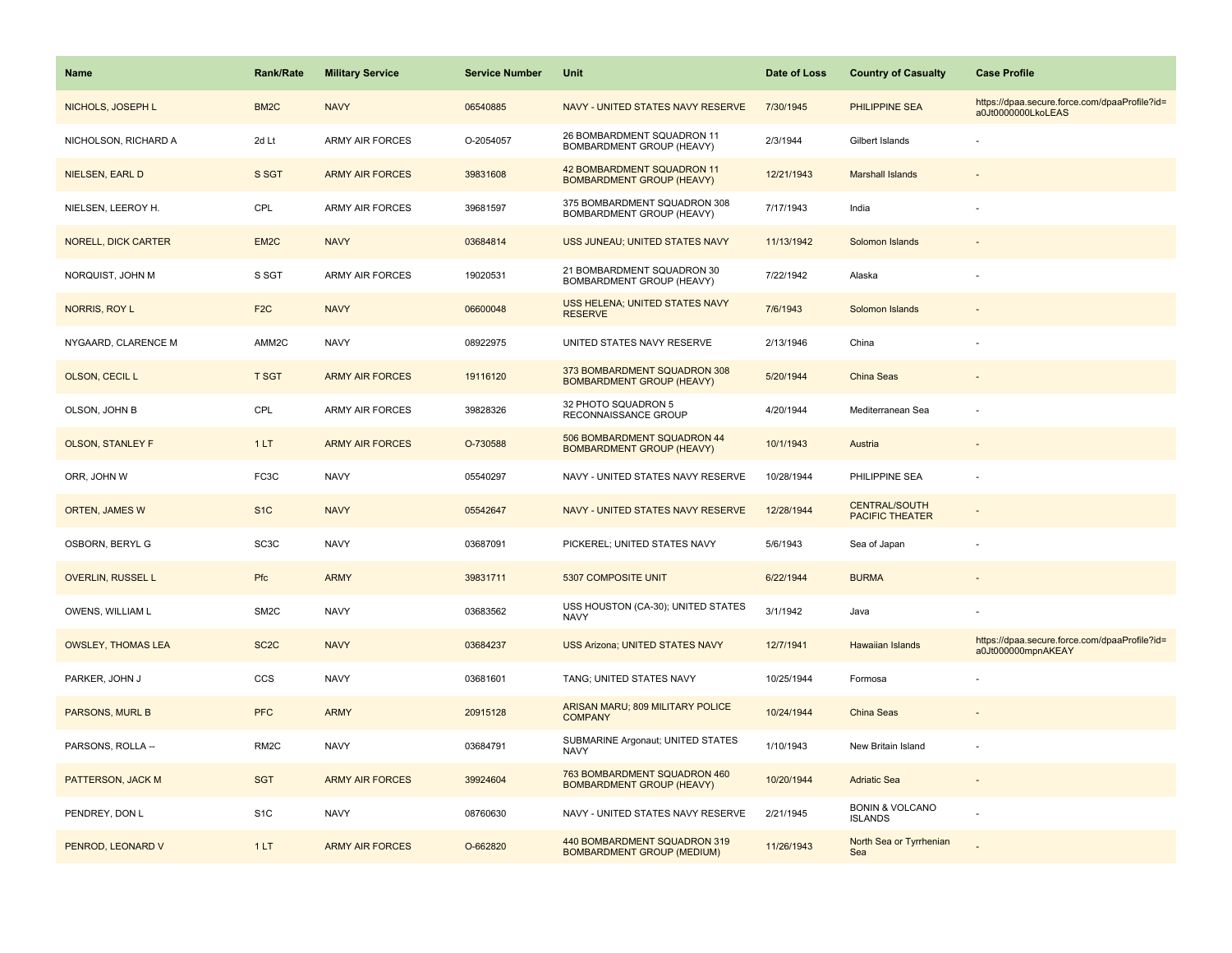| Name                     | <b>Rank/Rate</b>  | <b>Military Service</b> | <b>Service Number</b> | Unit                                                                | Date of Loss | <b>Country of Casualty</b>                   | <b>Case Profile</b>                                                 |
|--------------------------|-------------------|-------------------------|-----------------------|---------------------------------------------------------------------|--------------|----------------------------------------------|---------------------------------------------------------------------|
| PERRY, LOYAL I           | LT.               | <b>NAVY</b>             | O-323927              | UNITED STATES NAVY RESERVE                                          | 8/13/1945    | Japan                                        |                                                                     |
| PETERSON, BERNARD M      | LT /JG/           | <b>NAVY</b>             | O-084148              | UNITED STATES NAVY RESERVE                                          | 7/13/1942    | <b>Atlantic Ocean</b>                        |                                                                     |
| PETERSON, MELVIN E       | EM <sub>1</sub> C | <b>NAVY</b>             | 06643689              | NAVY - UNITED STATES NAVY RESERVE                                   | 12/3/1944    | PHILIPPINE ISLANDS                           |                                                                     |
| PETERSON, OSCAR J        | <b>ENS</b>        | <b>NAVY</b>             | O-097350              | UNITED STATES NAVY RESERVE                                          | 5/7/1942     | <b>Coral Sea</b>                             |                                                                     |
| PHARRIS, JOHN C          | CPL               | <b>ARMY AIR FORCES</b>  | 39681674              | 32 PHOTO RECONNAISSANCE<br>SQUADRON                                 | 4/20/1944    | Mediterranean Sea                            |                                                                     |
| PHELPS, HERBERT L        | F <sub>2</sub> C  | <b>NAVY</b>             | 03685106              | NAVY - UNITED STATES NAVY                                           | 5/6/1942     | PHILIPPINE ISLANDS                           | https://dpaa.secure.force.com/dpaaProfile?id=<br>a0Jt000001mNsmPEAS |
| PHILLIPS, JAMES A        | 2LT               | ARMY AIR FORCES         | O-412159              | ENOURA MARU; 17 PURSUIT<br>SQUADRON 24 PURSUIT GROUP                | 1/9/1945     | Formosa                                      | https://dpaa.secure.force.com/dpaaProfile?id=<br>a0Jt000000OmMErEAN |
| PHILLIPS, LEROY O        | WT1C              | <b>NAVY</b>             | 06601488              | HULL; UNITED STATES NAVY RESERVE                                    | 12/18/1944   | <b>Philippine Sea</b>                        | https://dpaa.secure.force.com/dpaaProfile?id=<br>a0Jt0000000XeUTEA0 |
| PLATTE, KENNETH RICHARD  | ARM2c             | <b>NAVY</b>             | 06648845              | UNITED STATES NAVY RESERVE                                          | 2/20/1945    | Borneo                                       |                                                                     |
| POGUE, RICHARD --        | F <sub>2C</sub>   | <b>NAVY</b>             | 08762544              | <b>LST-531; UNITED STATES NAVY</b><br><b>RESERVE</b>                | 4/28/1944    | <b>English Channel</b>                       |                                                                     |
| POND, LEONARD E          | COX               | <b>NAVY</b>             | 03686486              | Calhoun; UNITED STATES NAVY                                         | 4/6/1945     | Japan                                        |                                                                     |
| POOLE, EVERETT T         | <b>PVT</b>        | <b>ARMY AIR FORCES</b>  | 19014882              | <b>HEADQUARTERS SQUADRON 19</b><br><b>BOMBARDMENT GROUP (HEAVY)</b> | 7/28/1942    | Philippine Islands                           | https://dpaa.secure.force.com/dpaaProfile?id=<br>a0Jt0000000ccBAEAY |
| PRATT, JOHN D            | 1LT               | <b>ARMY AIR FORCES</b>  | O-748784              | 614 BOMBARDMENT SQUADRON 401<br>BOMBARDMENT GROUP (HEAVY)           | 4/9/1944     | <b>Baltic Sea</b>                            |                                                                     |
| PROSSER, STANLEY M       | <b>CPL</b>        | <b>ARMY AIR FORCES</b>  | 19030293              | 20 PURSUIT SQUADRON 24 PURSUIT<br><b>GROUP</b>                      | 8/15/1942    | Philippine Islands                           | https://dpaa.secure.force.com/dpaaProfile?id=<br>a0Jt0000000LljWEAS |
| PUSCH, HERMAN C          | S <sub>1</sub> C  | <b>NAVY</b>             | 08758674              | UNITED STATES NAVY RESERVE                                          | 1/4/1945     | Central/South Pacific<br>Theater             |                                                                     |
| <b>RADFORD, GEORGE E</b> | 2LT               | <b>ARMY AIR FORCES</b>  | O-387242              | 424 BOMBARDMENT SQUADRON 307<br><b>BOMBARDMENT GROUP (HEAVY)</b>    | 2/13/1943    | Solomon Islands                              |                                                                     |
| RAMEY, HOWARD J          | WT3C              | <b>NAVY</b>             | 05540542              | NAVY - UNITED STATES NAVY RESERVE                                   | 2/21/1945    | <b>BONIN &amp; VOLCANO</b><br><b>ISLANDS</b> |                                                                     |
| RATHMAN, FRANK J         | S <sub>1</sub> C  | <b>NAVY</b>             | 09750646              | NAVY - UNITED STATES NAVY RESERVE                                   | 7/30/1945    | PHILIPPINE SEA                               | https://dpaa.secure.force.com/dpaaProfile?id=<br>a0Jt0000000LkbvEAC |
| REDDICK, DEXTER J        | S SGT             | <b>ARMY AIR FORCES</b>  | 39683010              | 370 BOMBARDMENT SQUADRON 307<br>BOMBARDMENT GROUP (HEAVY)           | 7/25/1943    | Solomon Islands                              |                                                                     |
| <b>REIMERS, FRED L</b>   | Y <sub>3</sub> C  | <b>NAVY</b>             | 05541410              | NAVY - UNITED STATES NAVY RESERVE                                   | 10/24/1944   | <b>PHILIPPINE SEA</b>                        |                                                                     |
| REIMERS, PAUL H          | SGT               | ARMY AIR FORCES         | 39679495              | 26 BOMBARDMENT SQUADRON 11<br>BOMBARDMENT GROUP (HEAVY)             | 2/3/1944     | Gilbert Islands                              |                                                                     |
| RHODES, LOWELL M         | FLT O             | <b>ARMY AIR FORCES</b>  | T-000222              | 416 BOMBARDMENT SQUADRON 99<br><b>BOMBARDMENT GROUP (HEAVY)</b>     | 5/25/1943    | Mediterranean Sea                            |                                                                     |
| RICE, EMERY L            | CAPT              | ARMY                    | O-318379              | ARISAN MARU; 88 FIELD ARTILLERY<br>REGIMENT (PHILIPPINE SCOUT)      | 10/24/1944   | China Seas                                   |                                                                     |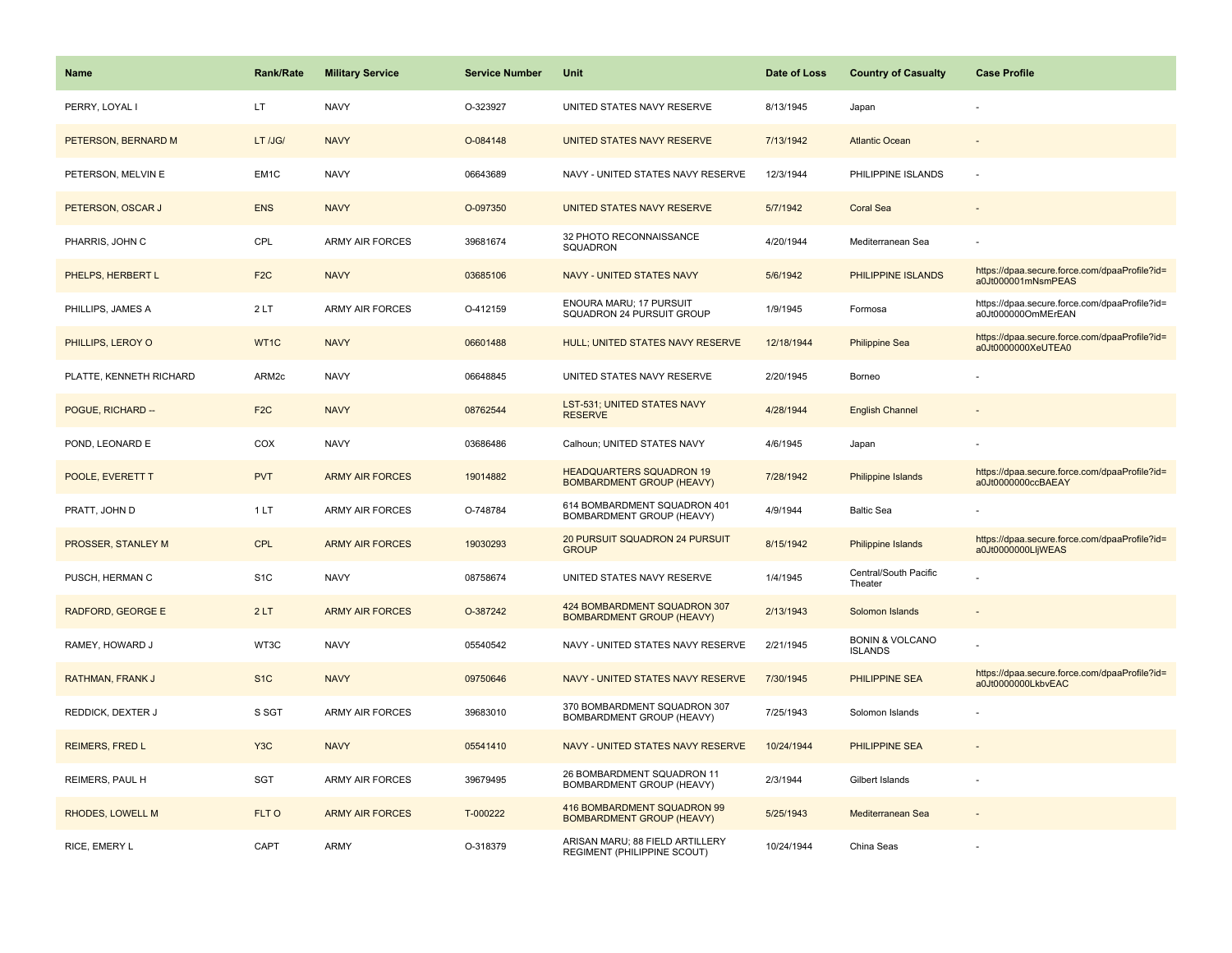| <b>Name</b>               | <b>Rank/Rate</b>  | <b>Military Service</b> | <b>Service Number</b> | Unit                                                                    | Date of Loss | <b>Country of Casualty</b>     | <b>Case Profile</b>                                                 |
|---------------------------|-------------------|-------------------------|-----------------------|-------------------------------------------------------------------------|--------------|--------------------------------|---------------------------------------------------------------------|
| RICE, GEORGE W            | S SGT             | <b>ARMY AIR FORCES</b>  | 39680110              | 558 BOMBARDMENT SQUADRON 387<br><b>BOMBARDMENT GROUP (MEDIUM)</b>       | 2/25/1944    | North Sea or Tyrrhenian<br>Sea |                                                                     |
| RIETZE, ROBERT P          | S SGT             | <b>ARMY AIR FORCES</b>  | 39827023              | 75 BOMBARDMENT SQUADRON 42<br>BOMBARDMENT GROUP (MEDIUM)                | 1/22/1944    | New Britain Island             |                                                                     |
| <b>RINER, MERRILL W.</b>  | CPL               | <b>ARMY AIR FORCES</b>  | 19015797              | 21 PURSUIT SQUADRON 24 PURSUIT<br><b>GROUP</b>                          | 2/4/1942     | <b>Philippine Islands</b>      |                                                                     |
| ROBERTSON, KEITH W        | CPL               | <b>ARMY AIR FORCES</b>  | 06563480              | SHINYO MARU; 28 BOMBARDMENT<br>SQUADRON 19 BOMBARDMENT GROUP<br>(HEAVY) | 9/7/1944     | Philippine Islands             |                                                                     |
| <b>ROBISON, WILLIS B</b>  | MM3C              | <b>NAVY</b>             | 03685540              | USS JARVIS; UNITED STATES NAVY                                          | 8/9/1942     | Solomon Islands                |                                                                     |
| ROCKWOOD, ARTHUR J        | SC <sub>1</sub> C | <b>NAVY</b>             | 03685332              | <b>GOLET: UNITED STATES NAVY</b>                                        | 7/12/1944    | Japan                          |                                                                     |
| ROWE, MILES L             | <b>T SGT</b>      | <b>ARMY AIR FORCES</b>  | 19010433              | <b>8 BOMBARDMENT SQUADRON 3</b><br><b>BOMBARDMENT GROUP (LIGHT)</b>     | 11/2/1943    | New Britain Island             |                                                                     |
| ROWELL, MARSHALL L        | S <sub>2</sub> C  | <b>NAVY</b>             | 03687105              | Neosho; UNITED STATES NAVY                                              | 5/7/1942     | Coral Sea                      |                                                                     |
| <b>RUNYAN, LOUIS B</b>    | 1LT               | <b>ARMY AIR FORCES</b>  | O-766707              | 361 FIGHTER SQUADRON 356 FIGHTER<br><b>GROUP</b>                        | 11/20/1944   | North Sea or Tyrrhenian<br>Sea |                                                                     |
| RUNYON, STANTON W         | TEC <sub>5</sub>  | <b>ARMY</b>             | 06574386              | ARMY - 803 ENGINEERS BATTALION<br>(AVIATION)                            | 6/22/1942    | PHILIPPINE ISLANDS             | https://dpaa.secure.force.com/dpaaProfile?id=<br>a0Jt0000000Xlu4EAC |
| <b>RUPERT, DALE ELTON</b> | SF <sub>3</sub> C | <b>NAVY</b>             | 03685856              | Lexington; UNITED STATES NAVY                                           | 5/8/1942     | <b>Coral Sea</b>               |                                                                     |
| RUTHERFORD, WILLIAM H.    | CPL               | <b>ARMY AIR FORCES</b>  | 19072425              | 42 BOMBARDMENT SQUADRON 11<br>BOMBARDMENT GROUP (HEAVY)                 | 11/13/1943   | Funafuti Atoll                 |                                                                     |
| RYAN, CLIFFORD J          | COX               | <b>NAVY</b>             | 06601125              | UNITED STATES NAVY RESERVE                                              | 9/20/1943    | North Atlantic Ocean           |                                                                     |
| SASE, ANDREW Y            | PFC               | <b>ARMY</b>             | 39929351              | <b>INFANTRY</b>                                                         | 2/24/1946    | Italy                          |                                                                     |
| <b>SAUER, KEITH W</b>     | <b>T SGT</b>      | <b>ARMY AIR FORCES</b>  | 20926761              | 372 BOMBARDMENT SQUADRON 307<br><b>BOMBARDMENT GROUP (HEAVY)</b>        | 8/30/1943    | Solomon Islands                | https://dpaa.secure.force.com/dpaaProfile?id=<br>a0Jt000001nzPTREA2 |
| SAYER, ROBERT V           | S SGT             | ARMY AIR FORCES         | 19005450              | 374 BOMBARDMENT SQUADRON 308<br>BOMBARDMENT GROUP (HEAVY)               | 5/26/1944    | China                          |                                                                     |
| <b>SCHMITZ, HENRY N</b>   | 2LT               | <b>ARMY AIR FORCES</b>  | O-682520              | 369 BOMBARDMENT SQUADRON 306<br><b>BOMBARDMENT GROUP (HEAVY)</b>        | 2/22/1944    | Germany                        |                                                                     |
| SCHNEIDER, CARROLL R      | S SGT             | <b>ARMY AIR FORCES</b>  | 19005793              | 455 BOMBARDMENT SQUADRON 323<br>BOMBARDMENT GROUP (MEDIUM)              | 12/13/1943   | North Sea or Tyrrhenian<br>Sea |                                                                     |
| <b>SCHOPER, GREGORY C</b> | LT.               | <b>NAVY</b>             | O-126060              | FRANKLIN; UNITED STATES NAVY<br><b>RESERVE</b>                          | 3/19/1945    | Pacific Ocean                  |                                                                     |
| SCHROEDER, MERL L         | 1LT               | <b>ARMY AIR FORCES</b>  | O-739858              | 337 BOMBARDMENT SQUADRON 96<br>BOMBARDMENT GROUP (HEAVY)                | 12/16/1943   | North Sea or Tyrrhenian<br>Sea |                                                                     |
| <b>SENFTEN, HAROLD G</b>  | <b>MAJ</b>        | <b>ARMY AIR FORCES</b>  | O-377502              | 439 BOMBARDMENT SQUADRON 319<br><b>BOMBARDMENT GROUP (MEDIUM)</b>       | 8/19/1944    | Mediterranean Sea              |                                                                     |
| SESSIONS, JACK RICHARD    | LT.               | <b>NAVY</b>             | O-112326              | USS BENNINGTON; UNITED STATES<br>NAVY RESERVE                           | 3/18/1945    | Japan                          |                                                                     |
| <b>SHAFFER, HYRUM L</b>   | ARM2C             | <b>NAVY</b>             | 05540286              | <b>USS FANSHAW BAY; UNITED STATES</b><br><b>NAVY RESERVE</b>            | 9/20/1944    | Pacific Ocean                  | https://dpaa.secure.force.com/dpaaProfile?id=<br>a0Jt0000000XkVrEAK |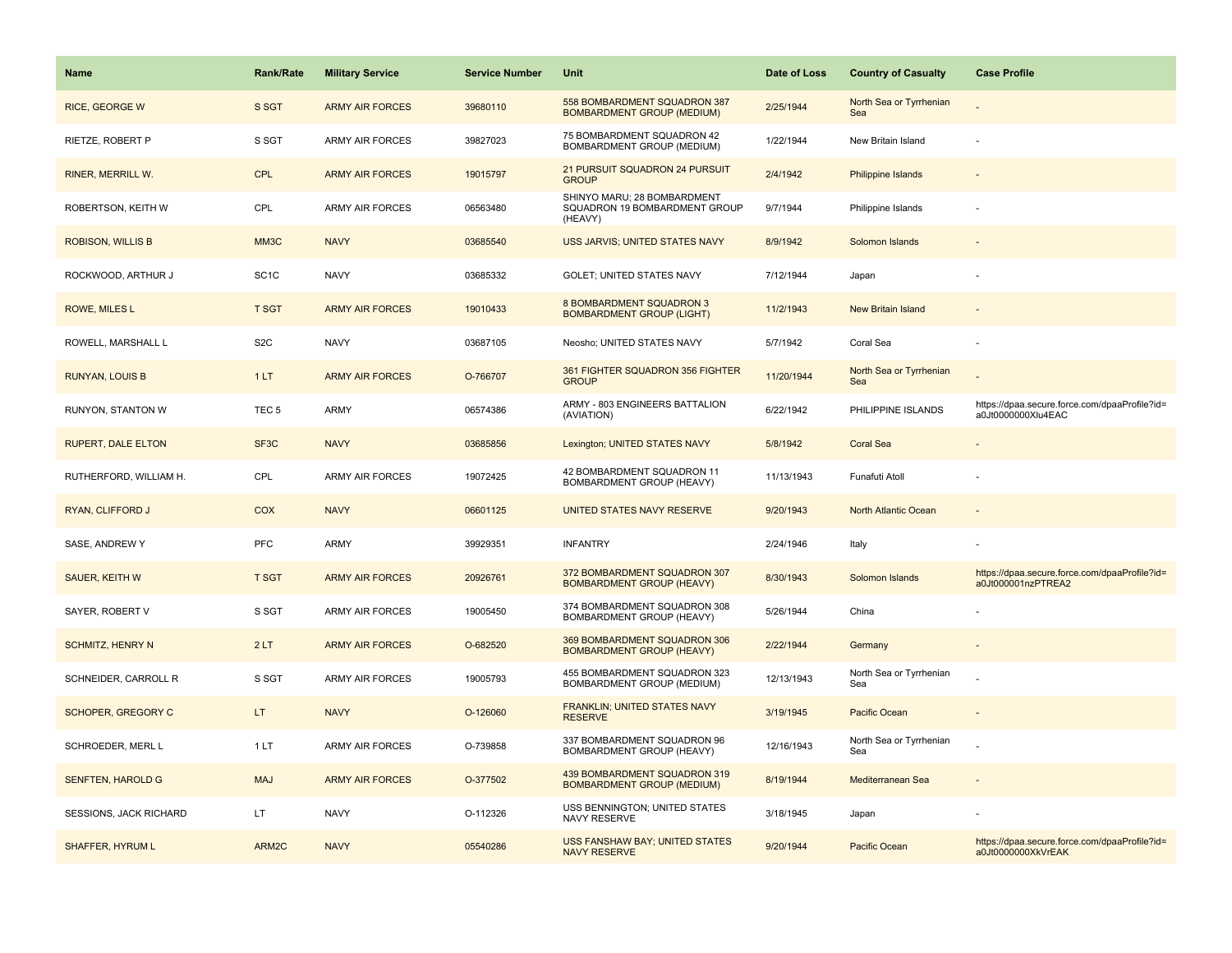| <b>Name</b>             | <b>Rank/Rate</b>  | <b>Military Service</b> | <b>Service Number</b> | Unit                                                             | Date of Loss | <b>Country of Casualty</b>              | <b>Case Profile</b>                                                 |
|-------------------------|-------------------|-------------------------|-----------------------|------------------------------------------------------------------|--------------|-----------------------------------------|---------------------------------------------------------------------|
| SHANNON, WILLIAM ALFRED | S <sub>1</sub> C  | <b>NAVY</b>             | 03684876              | USS Arizona; UNITED STATES NAVY                                  | 12/7/1941    | Hawaiian Islands                        | https://dpaa.secure.force.com/dpaaProfile?id=<br>a0Jt00000004pojEAA |
| <b>SHAW, WILLIAM N</b>  | S SGT             | <b>ARMY AIR FORCES</b>  | 39465371              | 424 BOMBARDMENT SQUADRON 307<br><b>BOMBARDMENT GROUP (HEAVY)</b> | 11/6/1944    | <b>Philippine Islands</b>               |                                                                     |
| SHEARER, WALTER A.      | S SGT             | ARMY AIR FORCES         | 39827785              | ARMY AIR FORCE                                                   | 7/1/1943     | India                                   |                                                                     |
| SHEELEY, JOHN M         | F <sub>1</sub> C  | <b>NAVY</b>             | 08921854              | UNITED STATES NAVY RESERVE                                       | 10/25/1944   | <b>Philippine Sea</b>                   |                                                                     |
| SHEPHERD, CLAUDE M      | SC <sub>3</sub> C | <b>NAVY</b>             | 05540657              | UNITED STATES NAVY RESERVE                                       | 11/24/1943   | Gilbert Islands                         |                                                                     |
| SHILLINGTON, THOMAS W   | PHM3C             | <b>NAVY</b>             | 03684742              | ARISAN MARU; UNITED STATES NAVY                                  | 10/24/1944   | <b>Central/South Pacific</b><br>Theater |                                                                     |
| SHIMANEK, STANLEY E     | 2d Lt             | <b>ARMY AIR FORCES</b>  | O-683597              | 877 BOMBARDMENT SQUADRON 499<br>BOMBARDMENT GROUP (VERY HEAVY)   | 1/9/1945     | Bonin & Volcano Islands                 | $\overline{\phantom{a}}$                                            |
| SHUBERT, ALBERT W.      | <b>PVT</b>        | <b>ARMY</b>             | 39460331              | <b>191 TANK BATTALION</b>                                        | 2/11/1944    | Italy                                   |                                                                     |
| SLAGLE, BENJAMIN E      | F <sub>2</sub> C  | <b>NAVY</b>             | 09750464              | SPENCE; UNITED STATES NAVY<br><b>RESERVE</b>                     | 12/18/1944   | Philippine Sea                          |                                                                     |
| SLONECKER, GERALD C     | <b>PFC</b>        | <b>ARMY</b>             | 19014769              | ARISAN MARU; HARBOR DEFENSE OF<br><b>MANILA</b>                  | 10/24/1944   | China Seas                              |                                                                     |
| SMIDT, ROBERT H         | FLT O             | <b>ARMY AIR FORCES</b>  | T-186611              | 96 FIGHTER SQUADRON 82 FIGHTER<br><b>GROUP</b>                   | 8/20/1944    | Italy                                   |                                                                     |
| SMITH, CLYDE A          | <b>ACMM</b>       | <b>NAVY</b>             | 03933053              | VB - 107 v; UNITED STATES NAVY                                   | 8/11/1943    | <b>Brazil</b>                           |                                                                     |
| SMITH, JOHN D.          | SGT               | <b>ARMY AIR FORCES</b>  | 39908212              | 339 BOMBARDMENT SQUADRON 96<br>BOMBARDMENT GROUP (HEAVY)         | 1/7/1945     | Germany                                 |                                                                     |
| SMITH, ROBERT A         | Ens               | <b>NAVY</b>             | O-347670              | USS RANDOLPH; UNITED STATES NAVY<br><b>RESERVE</b>               | 2/17/1945    | Venezuela                               |                                                                     |
| SMITH, STANLEY SAGE     | PHM3              | <b>NAVY</b>             | 5540272               | UNITED STATES NAVY RESERVE                                       | 11/20/1943   | Gilbert Islands                         | https://dpaa.secure.force.com/dpaaProfile?id=<br>a0Jt0000000LlvrEAC |
| <b>SMITH, WILLIAM F</b> | F <sub>2C</sub>   | <b>NAVY</b>             | 08759002              | <b>GAMBIER BAY; UNITED STATES NAVY</b><br><b>RESERVE</b>         | 10/25/1944   | <b>Philippine Sea</b>                   |                                                                     |
| SNAPP, EDWARD N         | BM1C              | <b>NAVY</b>             | 03682747              | Edsall; UNITED STATES NAVY                                       | 3/1/1942     | Indian Ocean                            |                                                                     |
| SNAPP, WILLIAM W        | SM3C              | <b>NAVY</b>             | 03683300              | Pillsbury; UNITED STATES NAVY                                    | 3/1/1942     | <b>Indian Ocean</b>                     |                                                                     |
| SORENSEN, HARVEY R      | <b>SGT</b>        | <b>ARMY AIR FORCES</b>  | 19172241              | 758 BOMBARDMENT SQUADRON 459<br>BOMBARDMENT GROUP (HEAVY)        | 10/20/1944   | Adriatic Sea                            |                                                                     |
| SPRADLING, PAUL K       | Ens               | <b>NAVY</b>             | O-326164              | USS BENNINGTON; UNITED STATES<br><b>NAVY RESERVE</b>             | 2/16/1945    | Japan                                   |                                                                     |
| STAATS, WILLIAM P       | WT1C              | <b>NAVY</b>             | 03685883              | Warrington; UNITED STATES NAVY                                   | 9/13/1944    | Bermuda                                 |                                                                     |
| STEELE, LYNN E          | AMM <sub>2C</sub> | <b>NAVY</b>             | 06601357              | ST. LO; UNITED STATES NAVY RESERVE                               | 10/25/1944   | <b>Philippine Sea</b>                   |                                                                     |
| STEPHENS, JOHN R        | RM <sub>1C</sub>  | <b>NAVY</b>             | 03684752              | S-44; UNITED STATES NAVY                                         | 10/7/1943    | Kurile Islands                          |                                                                     |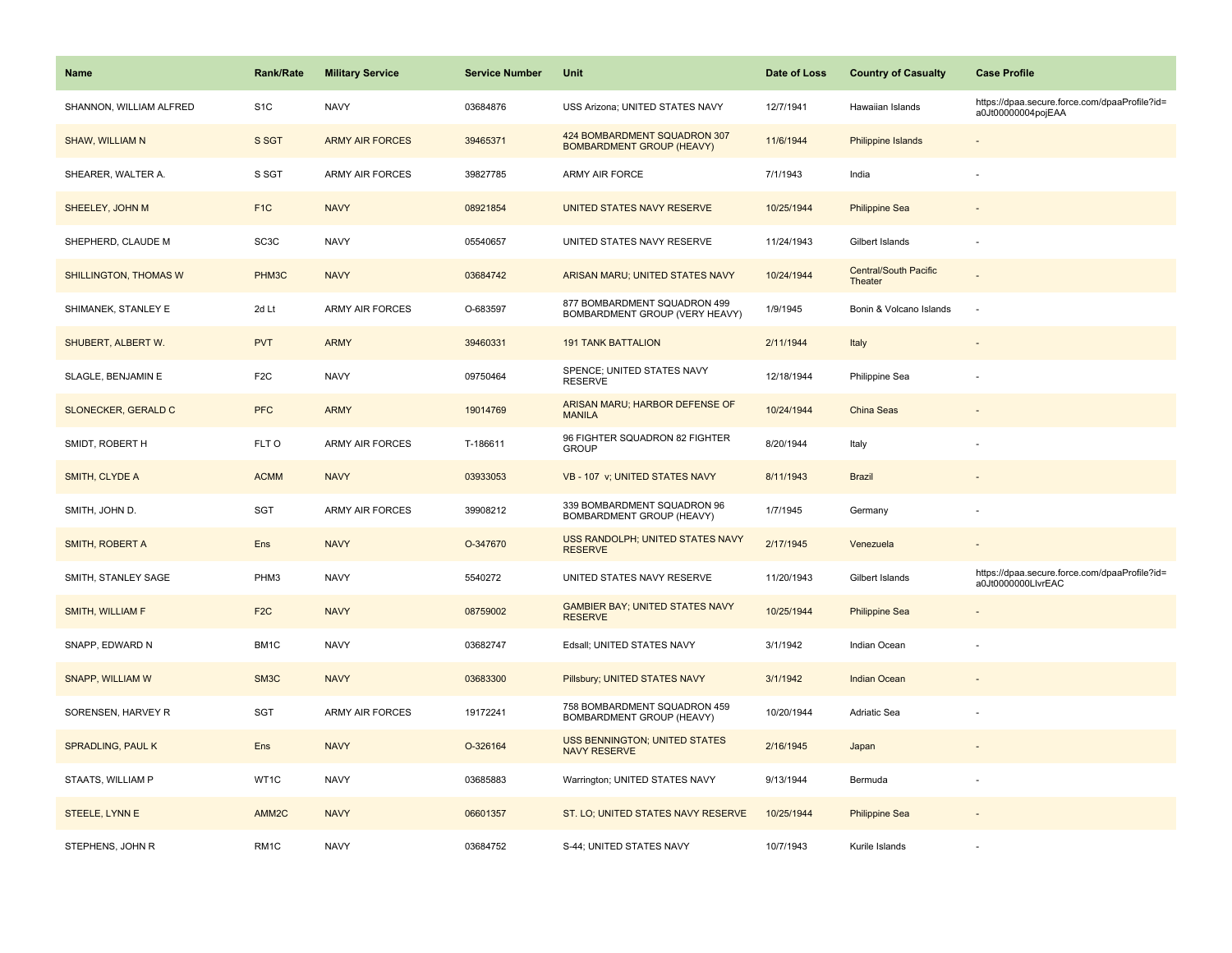| <b>Name</b>                | Rank/Rate         | <b>Military Service</b> | <b>Service Number</b> | Unit                                                           | Date of Loss | <b>Country of Casualty</b> | <b>Case Profile</b>                                                 |
|----------------------------|-------------------|-------------------------|-----------------------|----------------------------------------------------------------|--------------|----------------------------|---------------------------------------------------------------------|
| STEPHEY, ROBERT S.         | 2d Lt             | <b>ARMY AIR FORCES</b>  | O-787356              | 868 BOMBARDMENT SQUADRON<br>(HEAVY)                            | 7/25/1945    | Pacific Ocean              |                                                                     |
| STEVENS, REX M             | S <sub>2</sub> C  | <b>NAVY</b>             | 06606310              | RUNNER; UNITED STATES NAVY<br><b>RESERVE</b>                   | 7/11/1943    | Japan                      |                                                                     |
| <b>STEVENS, THEADORE R</b> | AMM2C             | <b>NAVY</b>             | 03683859              | <b>USS Arizona; UNITED STATES NAVY</b>                         | 12/7/1941    | Hawaiian Islands           | https://dpaa.secure.force.com/dpaaProfile?id=<br>a0Jt000000n0DuYEAU |
| STJEOR, RAYMOND L          | T Sgt             | <b>ARMY AIR FORCES</b>  | 39830743              | 321 BOMBARDMENT SQUADRON 90<br>BOMBARDMENT GROUP (HEAVY)       | 8/17/1943    | New Guinea                 |                                                                     |
| STOCKMAN, HAROLD WILLIAM   | FC <sub>3</sub> C | <b>NAVY</b>             | 03933600              | <b>USS Arizona; UNITED STATES NAVY</b>                         | 12/7/1941    | Hawaiian Islands           | https://dpaa.secure.force.com/dpaaProfile?id=<br>a0Jt0000000BSpxEAG |
| STRAUSS, DICK DEWEY        | 2d Lt             | <b>ARMY AIR FORCES</b>  | O-372435              | ORYOKU MARU; 28 MATERIALS<br>SQUADRON 20 AIR BASE GROUP        | 12/15/1944   | Philippine Islands         |                                                                     |
| <b>STUART, DONALD F</b>    | <b>PVT</b>        | <b>ARMY</b>             | 39678820              | LST-552; 69 ENGINEERS TOPOGRAPHIC<br><b>COMPANY</b>            | 10/25/1944   | Philippine Islands         |                                                                     |
| STUART, KENDALL F          | S SGT             | ARMY                    | 39678423              | 32 INFANTRY 7 DIVISION                                         | 2/6/1944     | Marshall Islands           |                                                                     |
| <b>SUMMERS, HARRY A</b>    | <b>PFC</b>        | <b>ARMY</b>             | 39679813              | 6 INFANTRY 1 ARMORED DIVISION                                  | 11/8/1942    | Mediterranean Sea          |                                                                     |
| SUMMERS, JAY W             | S SGT             | <b>ARMY AIR FORCES</b>  | 39677686              | 331 BOMBARDMENT SQUADRON 94<br>BOMBARDMENT GROUP (HEAVY)       | 3/4/1944     | France                     | ÷,                                                                  |
| SWAIN, ROY                 | <b>PFC</b>        | <b>ARMY</b>             | 19006059              | <b>ARMY - 31 INFANTRY REGIMENT</b>                             | 1/19/1945    | PHILIPPINE ISLANDS         |                                                                     |
| TAYLOR, ELZA ALLEN         | S <sub>2</sub> C  | <b>NAVY</b>             | 06600861              | USS BLUE; UNITED STATES NAVY<br><b>RESERVE</b>                 | 8/23/1943    | Solomon Islands            |                                                                     |
| <b>TAYLOR, FLOYD W</b>     | <b>PVT</b>        | <b>ARMY</b>             | 39904563              | 337 INFANTRY 85 DIVISION                                       | 10/27/1944   | Italy                      |                                                                     |
| THOMAS, FREDERICK D        | PVT               | <b>ARMY AIR FORCES</b>  | 39678823              | SHINYO MARU; HEADQUARTERS<br>SQUADRON 5 AIR BASE GROUP         | 9/7/1944     | Philippine Islands         |                                                                     |
| THOMAS, LELAND EVAN        | 2dLt              | <b>MARINE CORPS</b>     | O-009964              | MARINE - UNITED STATES MARINE<br><b>CORPS</b>                  | 9/18/1942    | Solomon Islands            |                                                                     |
| THOMPSON, HAROLD T         | S SGT             | <b>ARMY AIR FORCES</b>  | 39455478              | 718 BOMBARDMENT SQUADRON 449<br>BOMBARDMENT GROUP (HEAVY)      | 1/30/1944    | Adriatic Sea               |                                                                     |
| TIFFANY, FRANK L           | Capt              | <b>ARMY</b>             | O-306297              | ARISAN MARU; 1 GENERAL HOSPITAL                                | 10/24/1944   | <b>China Seas</b>          |                                                                     |
| TOLMAN, ARTHUR B           | <b>CRM</b>        | <b>NAVY</b>             | 03682941              | Warrington; UNITED STATES NAVY                                 | 9/13/1944    | Bermuda                    |                                                                     |
| TOWERY, WILLIAM M          | <b>SGT</b>        | <b>ARMY AIR FORCES</b>  | 19004062              | 64 BOMBARDMENT SQUADRON 43<br><b>BOMBARDMENT GROUP (HEAVY)</b> | 6/4/1944     | <b>New Guinea</b>          |                                                                     |
| TRACY, MERLIN E            | T SGT             | <b>ARMY AIR FORCES</b>  | 39831077              | <b>AIR CORPS</b>                                               | 9/25/1943    | Phoenix Islands            |                                                                     |
| TWITCHELL, JAMES E.        | <b>PFC</b>        | <b>ARMY</b>             | 39525522              | <b>SIGNAL CORPS</b>                                            | 3/12/1945    | <b>Philippine Islands</b>  |                                                                     |
| VAIRETTA, STEPHEN P        | S <sub>1</sub> C  | <b>NAVY</b>             | 02831189              | Atik; UNITED STATES NAVY                                       | 3/27/1942    | Atlantic Ocean             |                                                                     |
| <b>VAN SLYKE, LOREN E</b>  | Pvt               | <b>ARMY</b>             | 19014528              | ARISAN MARU; 59 COAST ARTILLERY<br><b>REGIMENT</b>             | 10/24/1944   | <b>China Seas</b>          |                                                                     |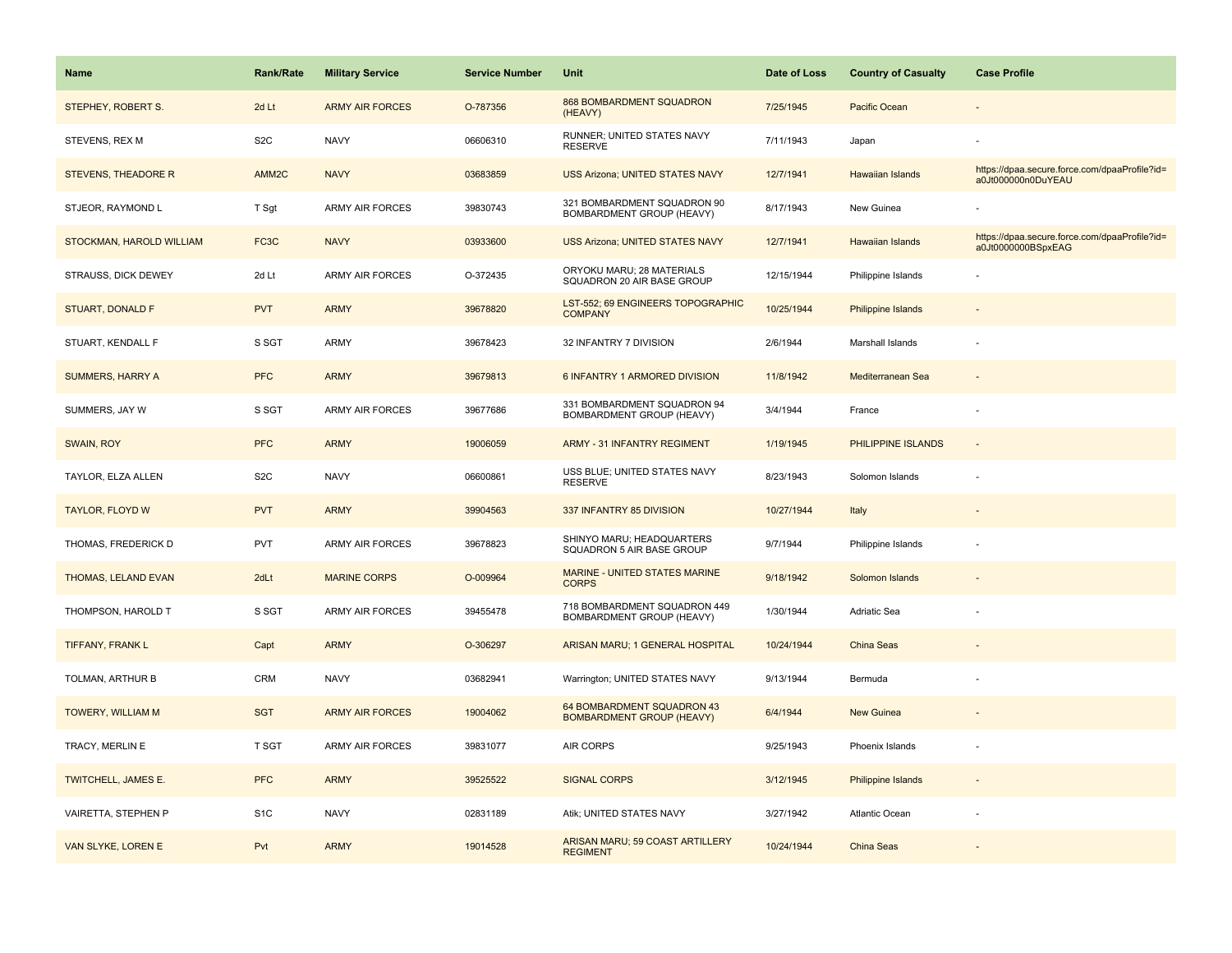| <b>Name</b>                   | <b>Rank/Rate</b>  | <b>Military Service</b> | <b>Service Number</b> | Unit                                                           | Date of Loss | <b>Country of Casualty</b>               | <b>Case Profile</b>                                                 |
|-------------------------------|-------------------|-------------------------|-----------------------|----------------------------------------------------------------|--------------|------------------------------------------|---------------------------------------------------------------------|
| VARIAN, BERTRAM S             | Ens               | <b>NAVY</b>             | O-099908              | UNITED STATES NAVY RESERVE                                     | 6/4/1942     | Midway Island                            |                                                                     |
| <b>VEEDER, GORDON ELLIOTT</b> | S <sub>2</sub> C  | <b>NAVY</b>             | 03685334              | <b>USS Arizona; UNITED STATES NAVY</b>                         | 12/7/1941    | <b>Hawaiian Islands</b>                  | https://dpaa.secure.force.com/dpaaProfile?id=<br>a0Jt00000004rGYEAY |
| VELASQUEZ, DONALD --          | S SGT             | ARMY AIR FORCES         | 39678642              | 401 BOMBARDMENT SQUADRON 91<br>BOMBARDMENT GROUP (HEAVY)       | 12/30/1942   | France                                   |                                                                     |
| WAITE, WALTER W               | Ens               | <b>NAVY</b>             | O-100762              | USS HOUSTON (CA-30); UNITED STATES<br><b>NAVY</b>              | 3/1/1942     | Java                                     |                                                                     |
| WAKE, NATHANIEL R             | FC <sub>1</sub> C | <b>NAVY</b>             | 03682820              | USS LISCOME BAY; UNITED STATES<br><b>NAVY</b>                  | 11/24/1943   | Gilbert Islands                          |                                                                     |
| <b>WALES, GEORGE G</b>        | <b>SGT</b>        | <b>ARMY AIR FORCES</b>  | 39165481              | 406 BOMBARDMENT SQUADRON<br>(MEDIUM)                           | 9/11/1943    | Kurile Islands                           |                                                                     |
| WALSH, JOHN R                 | <b>PFC</b>        | <b>ARMY AIR FORCES</b>  | 06581433              | SHINYO MARU; 21 PURSUIT SQUADRON<br>24 PURSUIT GROUP           | 9/7/1944     | Philippine Islands                       |                                                                     |
| <b>WARD, DONALD L</b>         | S <sub>1</sub> C  | <b>NAVY</b>             | 03687204              | USS HELENA; UNITED STATES NAVY                                 | 7/6/1943     | Solomon Islands                          |                                                                     |
| WARNER, JOHN C                | MUS2C             | <b>NAVY</b>             | 03683426              | USS HOUSTON (CA-30); UNITED STATES<br><b>NAVY</b>              | 3/1/1942     | Java                                     |                                                                     |
| <b>WAYMAN, GEORGE</b>         | <b>PFC</b>        | <b>ARMY</b>             | 39680734              | 126 INFANTRY 32 DIVISION                                       | 12/2/1942    | <b>New Guinea</b>                        |                                                                     |
| WEBB, CHARLES F.              | 1st Lt            | <b>ARMY AIR FORCES</b>  | O-680801              | 756 BOMBARDMENT SQUADRON 459<br>BOMBARDMENT GROUP (HEAVY)      | 1/9/1944     | Atlantic Ocean: North<br>American Waters |                                                                     |
| WEBB, UEL J                   | <b>CPL</b>        | <b>ARMY</b>             | 39679366              | <b>INFANTRY</b>                                                | 11/27/1943   | <b>Admiralty Islands</b>                 |                                                                     |
| WEBSTER, JIMMIE B             | S SGT             | <b>ARMY AIR FORCES</b>  | 39680727              | 63 BOMBARDMENT SQUADRON 43<br>BOMBARDMENT GROUP (HEAVY)        | 3/22/1945    | Philippine Islands                       |                                                                     |
| <b>WEECH, MILES --</b>        | <b>PVT</b>        | <b>ARMY</b>             | 39676422              | <b>192 TANK BATTALION</b>                                      | 2/6/1942     | Philippine Islands                       | $\sim$                                                              |
| WEIGEL, ROBERT P              | PFC               | <b>ARMY</b>             | 06954267              | ARISAN MARU; 31 INFANTRY REGIMENT                              | 10/24/1944   | China Seas                               |                                                                     |
| <b>WELCHKO, CECIL R</b>       | <b>CAPT</b>       | <b>ARMY</b>             | O-374478              | <b>ARMY - 31 INFANTRY REGIMENT</b>                             | 1/9/1945     | <b>FORMOSA</b>                           | https://dpaa.secure.force.com/dpaaProfile?id=<br>a0Jt000000PXkIREAT |
| WELLS, HOWARD M.              | Capt              | <b>ARMY AIR FORCES</b>  | O-802089              | 69 FIGHTER SQUADRON 58 FIGHTER<br><b>GROUP</b>                 | 8/19/1944    | Celebes                                  |                                                                     |
| <b>WESTEN, FELDER F A</b>     | <b>PFC</b>        | <b>MARINE CORPS</b>     | 00867303              | MARINE - UNITED STATES MARINE<br><b>CORPS</b>                  | 5/18/1944    |                                          |                                                                     |
| WESTERVELT, NORMAN V          | 1st Lt            | <b>ARMY AIR FORCES</b>  | O-738519              | 870 BOMBARDMENT SQUADRON 497<br>BOMBARDMENT GROUP (VERY HEAVY) | 3/4/1945     | Marianas Islands                         |                                                                     |
| <b>WHITAKER, LEWIS A</b>      | Ens               | <b>NAVY</b>             | O-355233              | UNITED STATES NAVY RESERVE                                     | 7/14/1945    | <b>Central/South Pacific</b><br>Theater  |                                                                     |
| WHITE, WALTER H.              | 2d Lt             | ARMY                    | O-890173              | 31 INFANTRY REGIMENT                                           | 4/12/1942    | Philippine Islands                       | https://dpaa.secure.force.com/dpaaProfile?id=<br>a0Jt000001n5j6AEAQ |
| <b>WHITELY, WAYNE A</b>       | 2d Lt             | <b>ARMY AIR FORCES</b>  | O-2076798             | 28 BOMBARDMENT SQUADRON 19<br>BOMBARDMENT GROUP (VERY HEAVY)   | 7/27/1945    | Japan/Okinawa                            |                                                                     |
| <b>WILLIAMS, EARNEST D</b>    | S <sub>2</sub> C  | <b>NAVY</b>             | 03935517              | USS HOUSTON (CA-30); UNITED STATES<br><b>NAVY</b>              | 3/1/1942     | Java                                     |                                                                     |